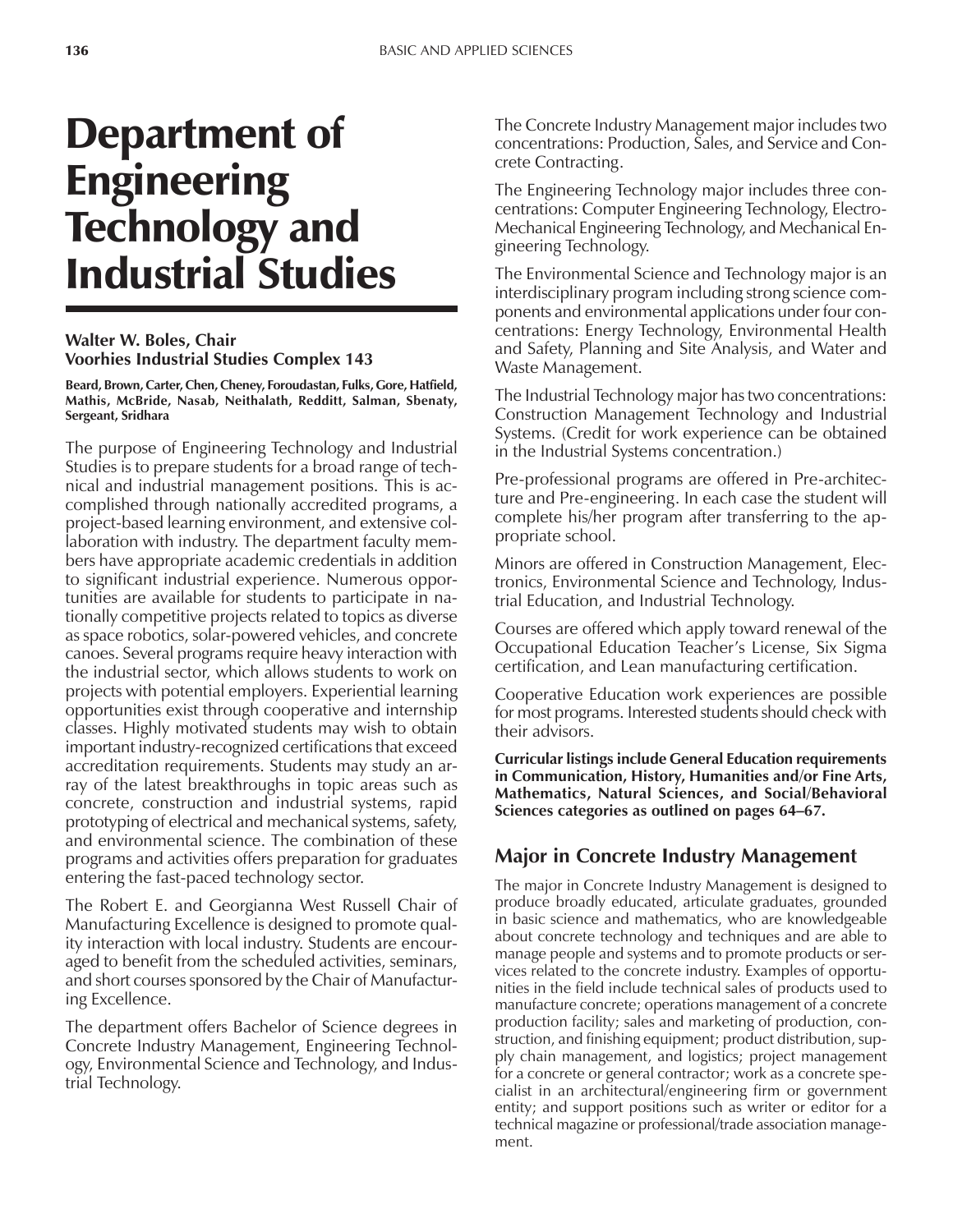All students in the Production, Sales, and Service concentration complete a minor in Business Administration. Core classes in the major include CIM 1010, 1050, 3000, 3050, 3060, 3100, 3300, 4030, 4150, 4200, and 4910.

#### **Grading Policy**

Students majoring in the Concrete Industry Management (CIM) program must receive grades of C (2.00) or better in all CIM courses in order for the courses to count toward graduation. A minimum grade of C (2.00) is required in all CIM classes that are prerequisites to other CIM classes.

## **Concentration: Concrete Contracting**

The Concrete Contracting concentration offers preparation for entry-level positions with general and concrete contractors, project management firms, masonry contractors, precast erection firms, or government agencies responsible for construction projects. Position opportunities include project management, estimating, field supervision, planning and scheduling, and various other management positions.

#### **Curriculum Requirements and Recommended Sequence FRESHMAN SOPHOMORE**

| ENGL 1010, 1020 (Comm)  | 6  | <b>ENGL 2020 or 2030 or</b> |    |
|-------------------------|----|-----------------------------|----|
| <b>COMM 2200 (Comm)</b> | 3  | <b>HUM 2610 (Hum/FA)</b>    | 3  |
| GEOL 1040 (Nat Sci)     | 4  | SPAN 1010 or approved       |    |
| CHEM 1110 (Nat Sci)     | 4  | department elective         | 3  |
| PSY 3020, Q M 2610, or  |    | HIST 2010, 2020, or 2030    | 6  |
| <b>MATH 1530</b>        | 3  | Humanities/Fine Arts        | 3  |
| CIM 1010, 1050          | 2  | PSY 1410 (Soc/Beh Sci)      | 3  |
| <b>CSCI 1150</b>        | 3  | ECON 2410 (Soc/Beh Sci)     | 3  |
| MATH 1630 (Math)        | 3  | CIM 3000, 3050, 3070        | 10 |
|                         | 28 |                             | 31 |
| <b>JUNIOR</b>           |    | <b>SENIOR</b>               |    |
| CIM 3060, 3080, 3100,   |    | CIM 3200, 4010, 4070,       |    |
| 3600, 4030              | 15 | 4100, 4150, 4200, 4910      | 20 |
| <b>MGMT 3610</b>        | 3  | ET 4420                     | 3  |
| MKT 3820                | 3  | <b>ENGL 3500 or 3520</b>    | 3  |
| <b>BLAW 3400</b>        | 3  | Humanities/Fine Arts        | 3  |
| FIN 3000 or 3010        | 3  |                             | 29 |
| <b>ACTG 3000</b>        | 3  |                             |    |
|                         | 30 |                             |    |

*NOTE: CIM 3300 will be taken sometime after the sophomore year for two credit hours.*

## **Concentration: Production, Sales, and Service**

The Production, Sales, and Service concentration is geared toward developing technical managers for ready mix, block, and precast concrete production facilities as well as their suppliers, such as admixture, aggregate, cement, and equipment companies. Position opportunities include operations management, sales and sales management, marketing management, human resource management, technical service and quality control, or environmental and safety management.

All students in the Production, Sales, and Service concentration are required to choose a business-related cognate from the list below in addition to the CIM major requirement of completing a Business Administration minor. Twelve (12) hours must be successfully completed in a single chosen cognate area prior to graduation.

# **Curriculum Requirements and Recommended Sequence**

| <b>FRESHMAN</b>              |                | <b>SOPHOMORE</b>             |    |
|------------------------------|----------------|------------------------------|----|
| ENGL 1010, 1020 (Comm)       | 6              | ENGL 2020 or 2030 or         |    |
| MATH 1630 or 1730 (Math) 3-4 |                | <b>HUM 2610 (Hum/FA)</b>     | 3  |
| GEOL 1040 (Nat Sci)          | 4              | Approved department elective | 3  |
| <b>COMM 2200 (Comm)</b>      | 3              | Humanities and/or Fine Arts  | 3  |
| CIM 1010, 1050               | $\overline{2}$ | CIM 3000, 3050               | 7  |
| CHEM 1110 (Nat Sci)          | $\overline{4}$ | HIST 2010, 2020, or 2030     | 6  |
| PSY 3020, Q M 2610, or       |                | PSY 1410 (Soc/Beh Sci)       | 3  |
| <b>MATH 1530</b>             | 3              | ET 3910                      | 3  |
| <b>CSCI 1150</b>             | 3              | ECON 2410 (Soc/Beh Sci)      | 3  |
|                              | 28-29          |                              | 31 |
| <b>JUNIOR</b>                |                | <b>SENIOR</b>                |    |
| <b>ACTG 3000</b>             | 3              | ET 4420                      | 3  |
| <b>MGMT 3610</b>             | 3              | Cognate                      | 12 |
| MKT 3820                     | 3              | Humanities and/or Fine Arts  | 3  |
| CIM 3060, 3100, 4030,        |                | CIM 4060, 4150,              |    |
| 4050                         | 12             | 4910, 4200                   | 11 |
| <b>BLAW 3400</b>             | 3              |                              | 29 |
| FIN 3000 or 3010             | 3              |                              |    |
| ENGL 3500 or 3520            | 3              |                              |    |
|                              | 30             |                              |    |

*NOTE: CIM 3300 will be taken sometime after the sophomore year for two credits.*

Students should consult their advisors each semester to plan their schedules.

#### **CIM Cognate Areas**

Choose one area in which to complete 12 credits.

**General Management** MGMT 3630, 3650, 3810, 3890, 4490, 4500, 4510, 4620, 4640, 4650, 4660, 4680, 4690, 4710, 4730, 4830, 4920; MKT 3855, 3870, 3880, 3950, 3960, 4810; BMOM 2900

#### **Sales and Marketing**

MKT 3840, 3850, 3855, 3860, 3870, 3880, 3900, 3910, 3930, 3950, 3960, 4800, 4850, 4870, 4880

#### **Operations, Environmental, and Safety Management**

MGMT 3710, 3730, 3750, 3770, 4610, 4700, 4440, 4450; EST 2810, 4810, 4820, 4840, 4770, 4780; MKT 4810

**Computer Networking and Controls**

ET 3620, 3630, 3640, 3650, 4590, 4600, 4610, 4630, 4660; INFS 2720, 2730, 3100, 3200, 3700, 4200, 4500, 4740, 4760, 4790, 4830, 4900

**Foreign Language (choose one language)**

Elementary I and II or equivalent

#### Intermediate I and II or equivalent **M.B.A. Preparatory**

INFS 3100; ECON 2420; Q M 3620; ACTG 3020

# **Major in Engineering Technology**

Engineering Technology is a technologically advanced program at the Bachelor of Science level utilizing theoretical concepts and hands-on instruction. Program selection is from the following concentrations: Computer Engineering Technology, Electro-Mechanical Engineering Technology, and Mechanical Engineering Technology.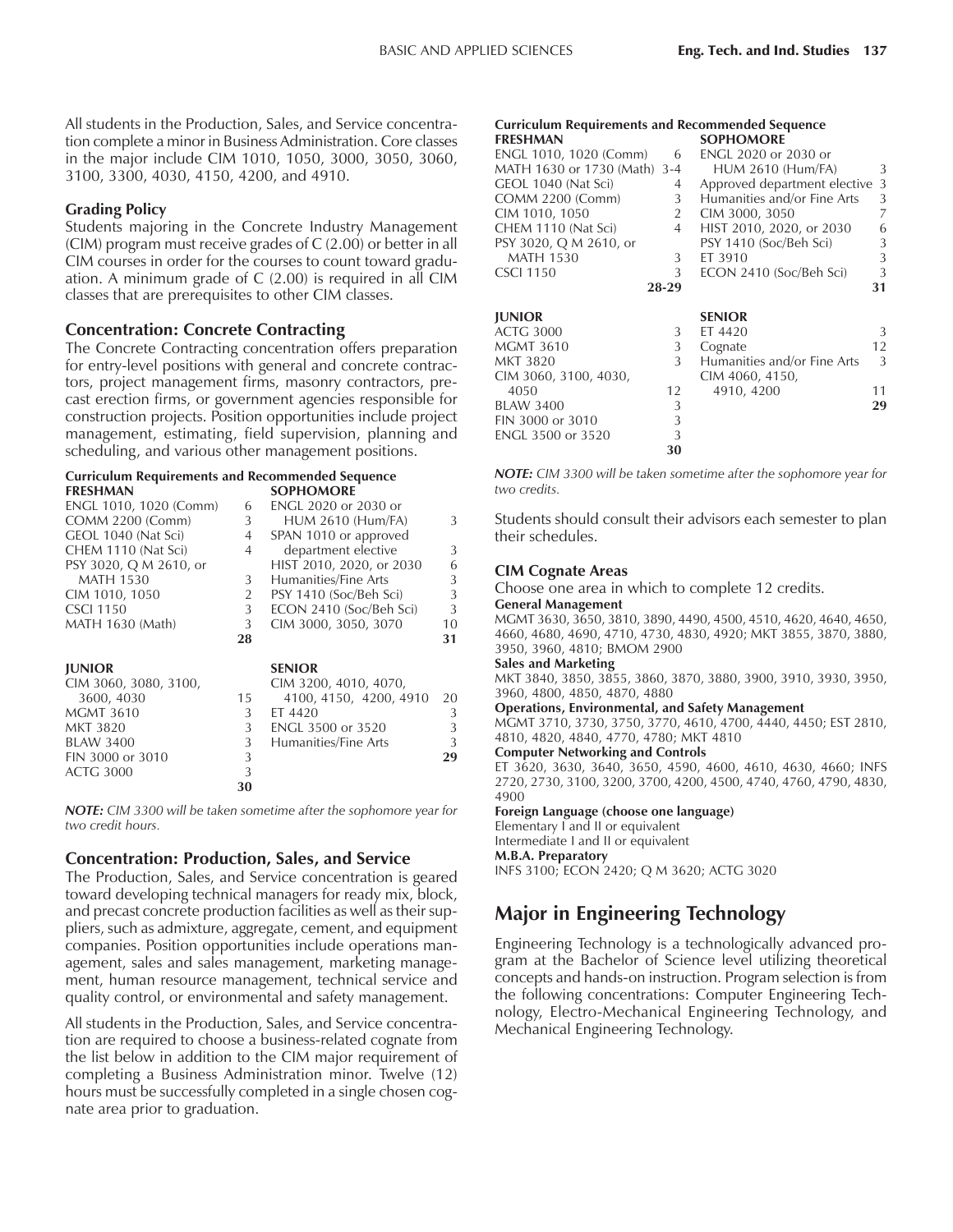In addition to the General Education courses, the basic requirements for all Engineering Technology concentrations are

1. completion of a core of 19 hours of Engineering Technology courses

ET 1840 Engineering Fundamentals, 3 hours

ET 3601 Electrical Circuit Analysis I, 3 hours

ET 3602 Electrical Circuit Analysis II, 3 hours

ET 4420 Industrial Safety, 3 hours

ET 4710 Industrial Seminar, 1 hour

ET 4801-4804 Senior Problem in Engineering Technology, 3 hours

ET 4970 Engineering Economy, 3 hours

2. completion of the minimum number of Engineering Technology total credit hours required in the applicable concentration as follows: Computer Engineering Technology, 51 hours

Electro-Mechanical Engineering Technology, 63 hours Mechanical Engineering Technology, 67 hours

3. completion of other specific courses as shown under the appropriate concentration.

*NOTE: A grade of C or better is required on transfer credits accepted as part of a major in Engineering Technology.*

## **Concentration: Computer Engineering Technology**

The Computer Engineering Technology concentration, accredited by the Technology Accreditation Commission of the Accreditation Board for Engineering and Technology, 111 Market Place, Suite 1050, Baltimore, MD 21201, (410) 347- 7700, provides the student with a sound technical base in electric and electronic circuits, digital systems, and computer hardware and software. Microcontroller, microprocessor, FPGA, and microcomputer applications in the area of control and automation as well as programming, data acquisition, transfer, and analysis are also emphasized.

Employment opportunities exist in various industrial fields that require the design and applications of digital computers such as manufacturing, medical, aerospace, control, instrumentation and measurements, and networking, installations, and maintenance of computers.

| <b>Curriculum Requirements and Recommended Sequence</b> |                |                             |               |
|---------------------------------------------------------|----------------|-----------------------------|---------------|
| <b>FRESHMAN</b>                                         |                | <b>SOPHOMORE</b>            |               |
| ENGL 1010, 1020 (Comm)                                  | 6              | <b>MATH 1920</b>            | 4             |
| MATH 1730 (Math)                                        | 4              | PHYS 2020/2021              | 4             |
| <b>MATH 1910</b>                                        | 4              | <b>ENGL 2020 or 2030 or</b> |               |
| ET 1840, 3601                                           | 6              | <b>HUM 2610 (Hum/FA)</b>    | 3             |
| <b>COMM 2200 (Comm)</b>                                 | 3              | ET 3602, 3620, 3630         | 9             |
| HIST 2010, 2020, or 2030                                | 6              | Humanities and/or Fine Arts | 3             |
| PHYS 2010/2011 (Nat Sci)                                | 4              | CSCI 1170, 2170             | 8             |
|                                                         | 33             |                             | 31            |
|                                                         |                |                             |               |
| <b>JUNIOR</b>                                           |                | <b>SENIOR</b>               |               |
|                                                         |                |                             |               |
| <b>ENGL 3520</b>                                        | 3              | Social/Behavioral Sciences  | 3             |
| ET 3640, 3650, 3670,                                    |                | <b>CSCL3180</b>             | 3             |
| 4640, 4660                                              | 15             | Technical elective*         | $\mathcal{P}$ |
| Humanities and/or Fine Arts                             | 3              | ET 4610, 4670, 4420,        |               |
| Social/Behavioral Sciences                              | 3 <sup>1</sup> | 4801, 4970, 4630            | 18            |
| <b>CSCI 3160</b>                                        | 3              | ET 4710                     | 1             |
| CHEM 1110 (Nat Sci)                                     | $\overline{4}$ | ET 4600                     | $\mathcal{D}$ |

*\*Technical elective credits should be selected from upper-division Engineering Technology/Computer Science courses and must be approved* by the student's major advisor.

Students must take three four- or five-course sequences and the capstone course as follows: Digital Electronics (ET 3601, 3602, 3620, 3630, 3640) Microprocessor (ET 3620, 3640/3650, 4660, 4670) Instrumentation and Control (ET 3601, 3602, 3630, 4610, 4600) Capstone course (ET 4801)

## **Optional Computer Science Minor**

The minor will include CSCI 1170, 2170, 3160, 3180 (14 hours) and at least 4 additional hours in upper-division computer science courses as approved by the minor and major advisors.

Students should consult their advisors each semester to plan their schedules.

## **Minor in Electronics**

The minor in Electronics consists of at least 16 semester hours including ET 3610, 3620, and 3630 plus two courses from ET 3640, 3650, 3660, 3670, 4600, 4610, 4640, 4660, 4670, or ETIS 4790. All are three credit hours except ET 4600 which is two. Only non-majors may minor in Electronics.

# **Concentration: Electro-Mechanical Engineering Technology**

The Electro-Mechanical Engineering Technology concentration, accredited by the Technology Accreditation Commission of the Accreditation Board for Engineering and Technology, 111 Market Place, Suite 1050, Baltimore, MD 21201, (410) 347-7700, is structured to prepare the student for positions in industry requiring the integration of electricity (for power and control) and mechanical devices (for force and motion) to perform tasks associated with manufacturing and the performance of services.

Employment opportunities exist in fields such as robotics, fluid power, industrial electricity, heating and air conditioning, and industrial automation.

#### **Curriculum Requirements and Recommended Sequence FRESHMAN SOPHOMORE**

| <b>FRESHMAN</b>             |                | SUPFIUNIUKE                 |                |
|-----------------------------|----------------|-----------------------------|----------------|
| ENGL 1010, 1020 (Comm)      | 6              | <b>ENGL 2020 or 2030 or</b> |                |
| <b>MATH 1730</b>            | $\overline{4}$ | <b>HUM 2610 (Hum/FA)</b>    | 3              |
| MATH 1910                   | $\overline{4}$ | Social/Behavioral Sciences  | 3              |
| ET 1210, 1840, 2310         | 9              | <b>MATH 1530 (Math)</b>     | $\mathcal{L}$  |
| CHEM 1110 (Nat Sci)         | 4              | HIST 2010, 2020, or 2030    | 6              |
| <b>COMM 2200 (Comm)</b>     | 3              | PHYS 2010/2011 (Nat Sci)    | $\overline{4}$ |
|                             | 30             | ET 3210, 3601, 3602, 3360   | 12             |
|                             |                |                             | 31             |
|                             |                |                             |                |
| <b>IUNIOR</b>               |                | <b>SENIOR</b>               |                |
| Humanities and/or Fine Arts | 3              | Humanities and/or Fine Arts | 3              |
| <b>MATH 2110</b>            | 1              | Social/Behavioral Sciences  | 3              |
| <b>CSCI 1170</b>            | 4              | <b>ENGL 3520</b>            | 3              |
| ET 3620, 3630, 3810, 3830,  |                | ET 3650, 4600, 4610, 4640,  |                |
| 3860, 4420                  | 18             | 4710, 4802, 4850, 4860,     |                |
| PHYS 2020/2021              | 4              | 4970                        | 24             |
|                             |                |                             | 33             |
|                             | 30             |                             |                |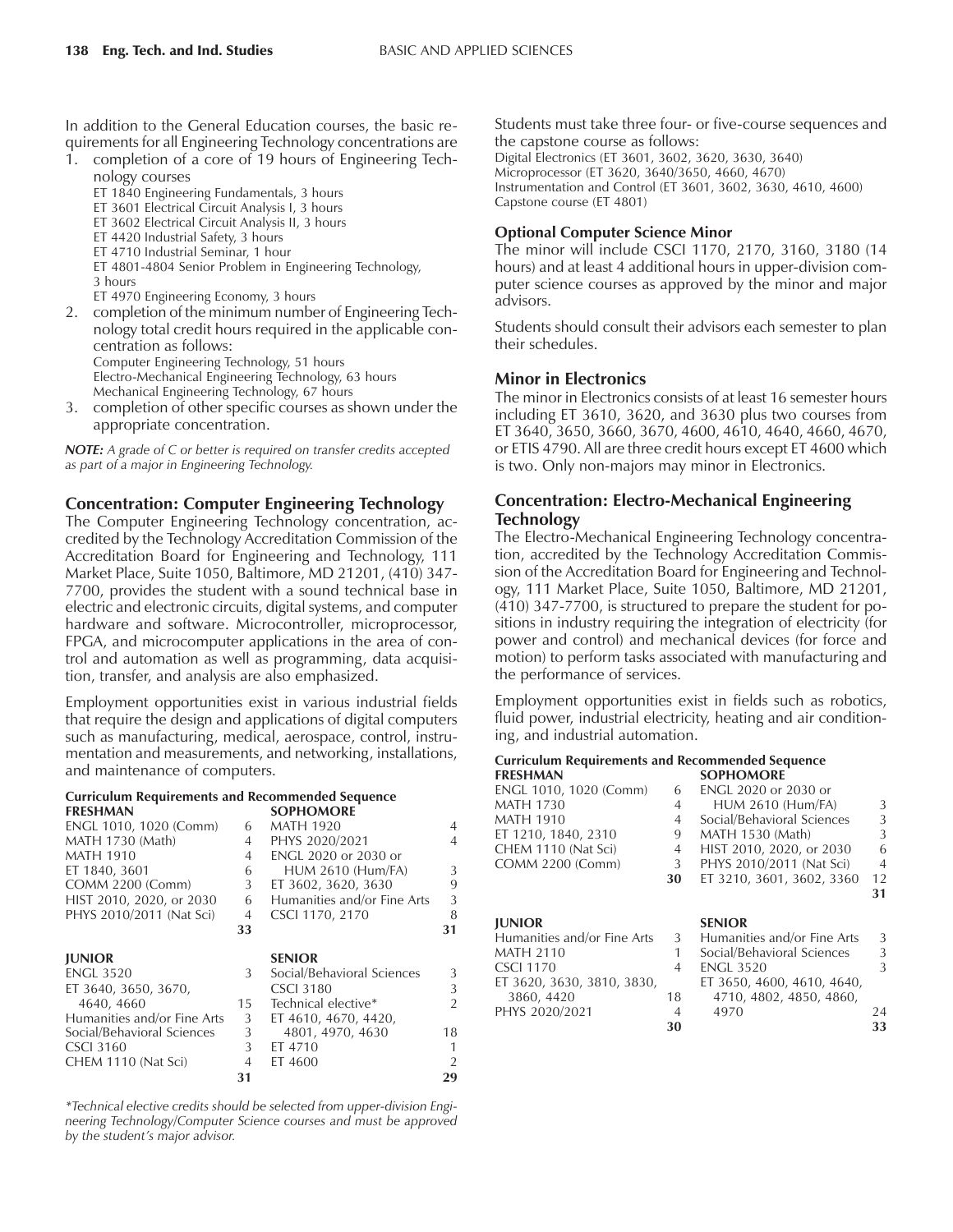Students must take four three- or four-course sequences and the capstone course as follows: Robotics (ET 3810, 4850, 4860) Control Systems (ET 3601, 3602, 3630, 4610) Digital Circuits (ET 3601, 3602, 3620, 3650) Engineering Mechanics (ET 1840, 3830, 3860) Capstone course (ET 4802)

Students should consult their advisors each semester to plan their schedules.

#### **Concentration: Mechanical Engineering Technology**

The Mechanical Engineering Technology concentration at MTSU enables students to obtain the skills necessary for placement in highly competitive jobs in machine design, manufacturing, engineering, field service engineering, technical sales, thermal analysis, product design, utilities operations, air conditioning design, plant operations, and a variety of other professions. Through design projects and laboratory training, students examine how to relate such skills to a variety of fields in mechanical engineering technology including product and machine design, power generation, utilities, and manufacturing. The educational quality of this program is especially high in that it provides students with the opportunity to mesh their in-class experiences with project-oriented assignments and real-world experience in national competitions such as the Great Moonbuggy Race, the Solar BikeRayce, SAE Formula One Collegiate Competition, and the Mini Baja Race. The prospects for a graduate in mechanical engineering technology are as broad as the major concentration itself. Graduates can expect opportunities to work on a variety of projects from developing and producing engines and transportation equipment in the automobile, ship, rail, and aviation industries to working as a member on an engineering technologist design team to improve high-performance automobiles and air-conditioned environments. Students graduating from mechanical engineering technology programs often find themselves in highly responsible, challenging, and extremely rewarding positions.

#### **Curriculum Requirements and Recommended Sequence SOPHOMORE**

| ENGL 1010, 1020 (Comm)     | 6              | ENGL 2020 or 2030 (Hum/FA) 3 |                |
|----------------------------|----------------|------------------------------|----------------|
| <b>MATH 1730 (Math)</b>    | 4              | <b>ENGL 3520</b>             | 3              |
| <b>MATH 1910</b>           | 4              | PHYS 2010/2011 (Nat Sci)     | $\overline{4}$ |
| CHEM 1110 (Nat Sci)        | 4              | Humanities and/or Fine Arts  |                |
| ET 1210, 1840, 2310        | 9              | (2 prefixes)                 | 6              |
| <b>CSCI 1170</b>           | $\overline{4}$ | <b>MATH 1920</b>             | $\overline{4}$ |
|                            | 31             | ET 3210, 3360, 3601, 3830    | 12             |
|                            |                |                              | 32             |
| <b>IUNIOR</b>              |                | <b>SENIOR</b>                |                |
|                            |                |                              |                |
| HIST 2010, 2020, or 2030   | 6              | ET 4340, 4420, 4710          | 7              |
| COMM 2200 (Comm)           |                |                              |                |
|                            | 3              | ET 4850, 4970, 4815          | 9              |
| Social/Behavioral Sciences |                | ET 4860, 4803, 4830          | 9              |
| (2 prefixes)               | 6              | ET electives (4 hours from   |                |
| ET 3260, 3602, 3840        | 9              | approved list)*              | 4              |
| ET 3810, 3860, 4330        | 8              |                              | 29             |
|                            | 32             |                              |                |

*\*Approved list of senior electives: ET 4230, 4600, 4640, 4990*

Students must take four three-course sequences and the capstone course as follows: Materials/Processing (ET 1210, 3260, 4340) CADD (ET 2310, 3360, 4330) Thermal Systems (ET 3810, 4815, 4850) Engineering Mechanics (ET 3830, 3840, 3860) Capstone course (ET 4803)

Students should consult their advisors each semester to plan their schedules.

# **Major in Industrial Technology**

Industrial Technology is a broad program designed to prepare the student for a position in the expanding technical fields in government and industry. Included are concentrations in Construction Management and Industrial Systems for manufacturing and service industries.

In addition to the General Education requirements, the minimum requirements for all Industrial Technology concentrations are

- 1. completion of a minimum of 55-56 hours of engineering technology and industrial studies courses as listed under the appropriate concentration;
- 2. completion of a core of
	- ET 2310 Computer-Assisted Drafting/Design I
	- ET 3610 Introduction to Electricity and Electronics
	- ET 3615 Principles of Electronics
	- ET 3910 Introduction to Operations Management
	- ET 4420 Industrial Safety
	- ET 4710 Industrial Seminar;
- 3. completion of other specific courses as listed under the appropriate concentration.

#### **Concentration: Construction Management Technology**

The Construction Management Technology concentration, accredited by the National Association of Industrial Technology (NAIT), is designed to prepare the student for supervisory or staff positions in a variety of construction-related organizations (land developers, construction firms, wholesalers of construction materials, construction material manufacturers, lumber yards, etc.). This program could include opportunities for employment in general supervision, human relations, sales, production and inventory control, and other areas.

|                 | <b>Curriculum Requirements and Recommended Sequence</b> |
|-----------------|---------------------------------------------------------|
| <b>FRESHMAN</b> | <b>SOPHOMORE</b>                                        |

| 6  | Humanities and/or        |                          |
|----|--------------------------|--------------------------|
| 3  | Fine Arts (2 prefixes)   | 6                        |
| 3  |                          | 4                        |
| 6  | <b>CMT 3160</b>          | 3                        |
| 4  | <b>CMT 3180</b>          | 3                        |
| 3  | <b>CMT 3320</b>          | 4                        |
| 3  | ET 3615                  | 3                        |
| 28 | <b>CMT 3150</b>          | 3                        |
|    | <b>FIN 2450</b>          | 3                        |
|    | ENGL 2020 or 2030 or     |                          |
|    | <b>HUM 2610 (Hum/FA)</b> | 3                        |
|    |                          | PHYS 2010/2011 (Nat Sci) |

**32**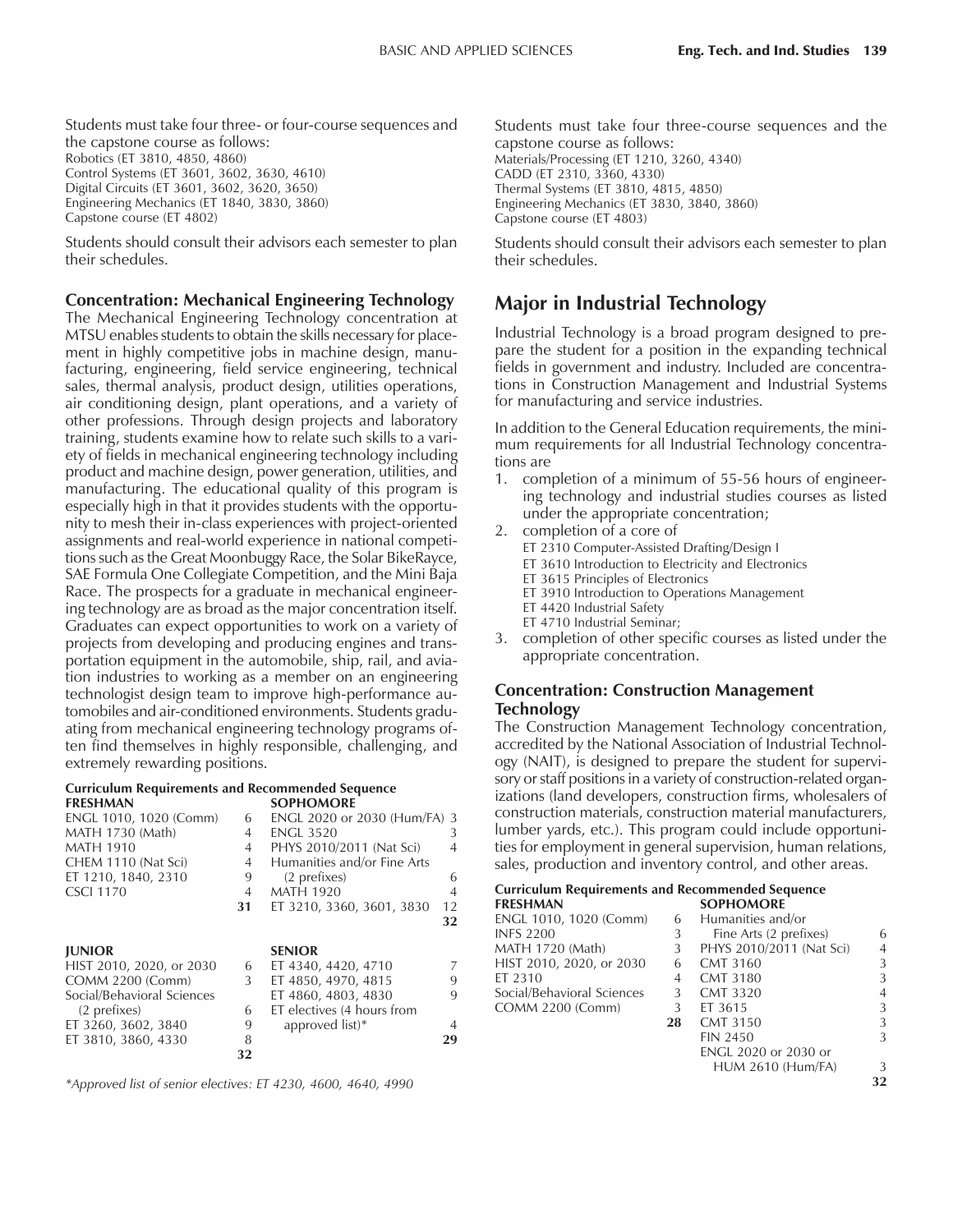| <b>JUNIOR</b>         |    | <b>SENIOR</b>              |    |
|-----------------------|----|----------------------------|----|
| <b>ACTG 3000</b>      | 3  | <b>CMT 4110</b>            | 3  |
| <b>CMT 3190</b>       | 3  | CMT 4170 or 4171           | 3  |
| GEOL 1040 (Nat Sci)   |    | ET 3910                    | 3  |
| CMT 3210, 3500        | 6  | <b>SPAN 1010</b>           | 3  |
| CMT 4010, 4100, 4120, |    | Social/Behavioral Sciences | 3  |
| 4130                  | 13 | <b>MKT 3820</b>            | 3  |
| ET 4420               | 3  | ET 4710                    | 1  |
|                       | 32 | Electives                  | 9  |
|                       |    |                            | 28 |

Students should consult their advisors each semester to plan their schedules.

#### **Concentration: Industrial Systems**

This program, accredited by the National Association of Industrial Technology (NAIT), is designed to prepare students for positions and careers in both the industrial and service sectors. Certifications can be earned in lean manufacturing, Six Sigma (Green Belt level), and safety. Typical positions include junior industrial engineer, first-level management, Quality/Six Sigma analyst/leader, lean manufacturing leader, safety/ergonomics coordinator, production/project scheduler, inventory analyst, work team leader, and other related positions.

#### **Work-based (Experiential) Learning: Maximum 30 semes-**

**ter hours.** Up to 18 semester hours may be granted for approved work experience. Up to 18 semester hours may be granted for approved work-based learning. The total hours for both work experience and work-based learning may not exceed 30 semester hours. Students who do not have any applicable work experience may take internship courses (ETIS 2920, 3920, and 3930) or co-op courses (ETIS 2930, 2940, 3970, and 3980) and may apply these courses as part of this experiential learning. Students will be required to participate in a formal assessment process to quality for experiential learning credit.

Students should consult their advisors each semester to plan their schedules.

#### **Curriculum Requirements and Recommended Sequence\* FRESHMAN SOPHOMORE**

| ENESEIVIAIN                 |    | 30 JE FIOJIVNO JNE          |    |
|-----------------------------|----|-----------------------------|----|
| ENGL 1010, 1020 (Comm)      | 6  | <b>ENGL 2020 or 2030 or</b> |    |
| BIOL 1030 (Nat Sci)         | 4  | <b>HUM 2610 (Hum/FA)</b>    | 3  |
| <b>CHEM 1010</b>            | 4  | PHYS 2010/2011 (Nat Sci)    | 4  |
| <b>MATH 1730 (Math)</b>     | 4  | HIST 2010, 2020, or 2030    | 6  |
| <b>MATH 1910</b>            | 4  | Social/Behavioral Sciences  | 3  |
| Humanities and/or Fine Arts | 3  | MATH 1530, PSY 3020,        |    |
| <b>CSCI 1150</b>            | 3  | or Q M 2610                 | 3  |
| ET 1840                     | 3  | <b>ACTG 3000</b>            | 3  |
|                             | 31 | Humanities and/or Fine Arts | 3  |
|                             |    | ET 2310                     | 3  |
|                             |    | <b>COMM 2200 (Comm)</b>     | 3  |
|                             |    |                             | 31 |
| <b>JUNIOR</b>               |    | <b>SENIOR</b>               |    |
| ET 3615, 3260, 3910         |    | Directed electives*         | 6  |
| 3950, 4420                  | 16 | ET 3960, 4710, 4920, 4990,  |    |
| ET 3210, 3810, 3830, 4600   | 11 | 4590, 4900, 4970            | 19 |
| Social/Behavioral Sciences  | 3  | <b>ETIS 4800</b>            | 3  |
|                             | 30 |                             | 28 |

*\*\*Students should choose six credits of electives from the following courses: PSY 3320; ET 1210, 3360, 3860, 4280, 4370, 4850, 4910.*

Students should consult their advisors each semester to plan their schedules.

## **Minor in Industrial Technology**

The minor in Industrial Technology consists of 18 semester hours of courses as approved by the minor advisor. A minimum of 9 hours must be upper-division courses. The minor must include 8 semester hours in one of the following areas: drafting, electronics, engineering, industrial facilities and management, metals, or safety.

## **Minor in Construction Management**

The minor in Construction Management consists of 18 semester hours in Engineering Technology and Industrial Studies courses including CMT 3150 and 3160 plus 12 semester hours as approved by the minor advisor.

#### **Minor in Industrial Education**

A minor in Industrial Education consists of 18 semester hours of Engineering Technology and Industrial Studies courses as approved by the minor advisor. A minimum of 9 hours must be at the upper-division level.

## **Occupational Education License**

Individuals may obtain professional course work for renewal of the Occupational Education License. This license is required to teach health science technology and occupational education at the secondary level.

Students should consult their advisors each semester to plan their schedules.

# **Major in Environmental Science and Technology**

Environmental Science and Technology is an interdisciplinary major offered in the College of Basic and Applied Sciences and administered by the Department of Engineering Technology and Industrial Studies. The broad-based curriculum offers coursework in the natural sciences, life sciences, mathematics, agriculture, technology, and the arts. Four concentrations in environmental areas—Energy Technology, Environmental Health and Safety, Planning and Site Analysis, and Water and Waste Management—are available to allow the student to pursue an area of interest. No minor is required but is encouraged for EST students. Courses that are part of a student's major cannot be used in a minor. The requirements for a major in Environmental Science and Technology are listed below with 36-41 semester hours in the EST core, 30 hours in General Education outside of the math and science areas, and 20 to 29 hours in an identified specialty or concentration.

Typical employment opportunities exist in the various levels of governmental agencies and as environmental consultants in manufacturing, construction, and agricultural industries in such areas as air and water quality control, recycling, hazardous and solid waste management, and noise.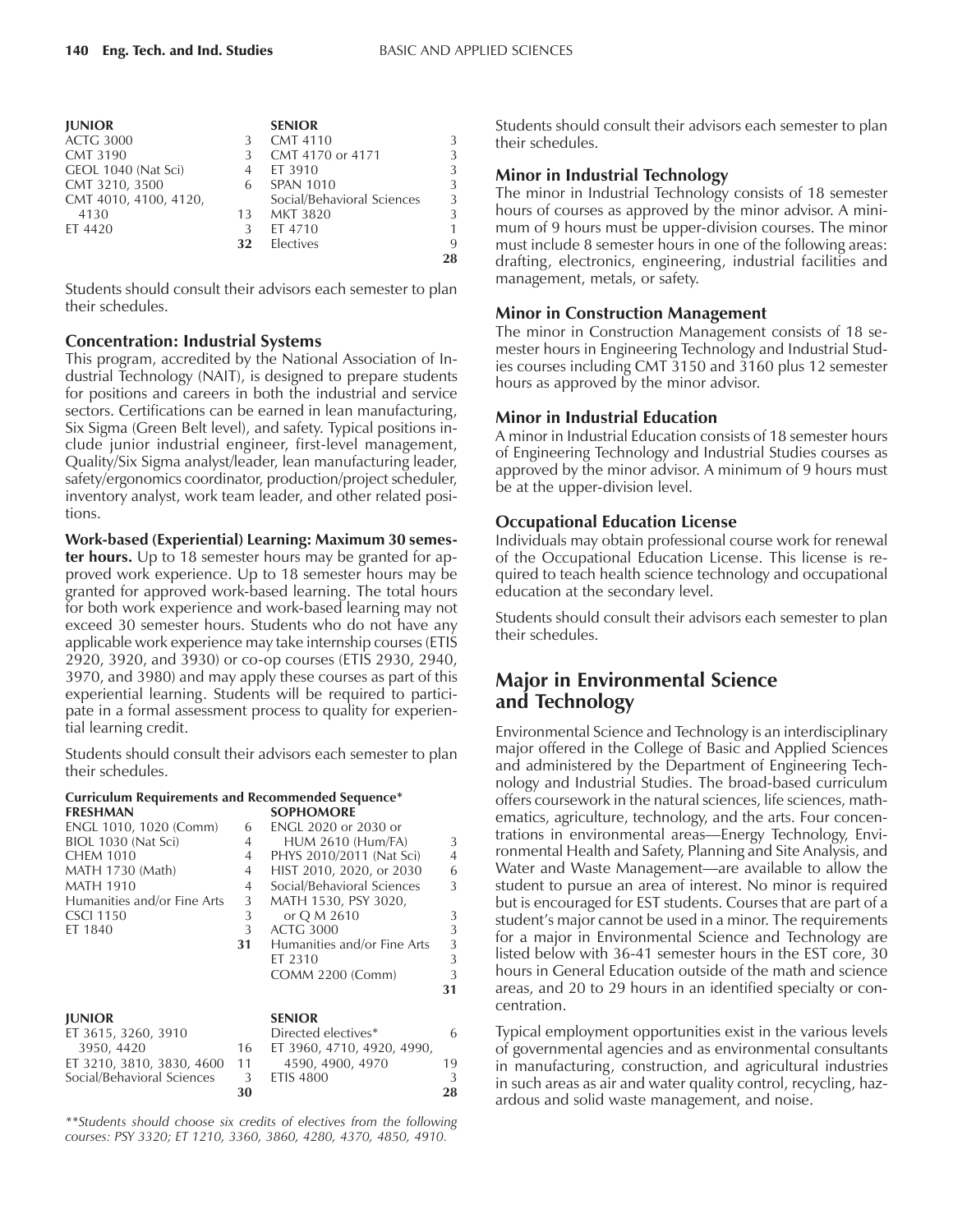The Department of Engineering Technology and Industrial Studies administers the interdisciplinary program. Courses are offered by Agribusiness and Agriscience, Biology, Chemistry, Geosciences, and Engineering Technology and Industrial Studies.

Students are encouraged to pursue opportunities offered through the Center for Energy Efficiency. The center promotes energy economics and environmental awareness and stewardship for students, faculty, administrators, and others in the community. Through interaction with local, state, and federal associations, the center offers certification seminars, educational and training opportunities, and leadership in achieving energy management and efficiency goals.

#### **Core requirements (36-41 hours)**

ABAS 3370, 3 hours BIOL 1120, 4 hours CHEM 1120, 4 hours CHEM 2030 or 3010/3020, 4 or 8 hours GEOL 1040 or ABAS 3340, 3 or 4 hours EST 2810, 3 hours EST 4770 or 4780, 4 hours PHYS 2010/2011, 2020/2021, 8 hours MATH 2050, 3 hours

#### **Concentration: Energy Technology**

The Energy Technology concentration under the Environmental Science and Technology major includes course work in conservation and the environmental issues in the use of nonrenewable energy sources. This program offers preparation for students seeking employment in the energy management, air pollution control, and resource management fields.

#### **Curriculum Requirements and Recommended Sequence FRESHMAN SOPHOMORE**

| .                           |    | 301 I IO/IIONI             |         |
|-----------------------------|----|----------------------------|---------|
| ENGL 1010, 1020 (Comm)      | 6  | <b>MATH 1910 (Math)</b>    |         |
| BIOL 1110 (Nat Sci)         | 4  | <b>MATH 2050</b>           | 3       |
| <b>BIOL 1120</b>            | 4  | PHYS 2010/2011, 2020/2021  | 8       |
| CHEM 1110 (Nat Sci)         | 4  | <b>CHEM 2030</b>           |         |
| CHEM 1120                   | 4  | GEOL 1040 or ABAS 3340     | $3 - 4$ |
| EST 2810                    | 3  | Social/Behavioral Sciences |         |
| Humanities and/or Fine Arts | 3  | ET 3615                    |         |
| HIST 2010, 2020, or 2030    | 3  | ENGL 2020 or 2030 or       |         |
|                             | 31 | <b>HUM 2610 (Hum/FA)</b>   |         |
|                             |    |                            | 32-33   |
|                             |    |                            |         |

|    | <b>SENIOR</b>               |                |
|----|-----------------------------|----------------|
| 3  | EST 4770 or 4780            | $\overline{A}$ |
| 3  | ET 4815, 3810, 4970         | 9              |
| 3  | ET 4420 or BIOL 3220        | 3              |
|    | Humanities and/or Fine Arts | 3              |
|    | <b>GEOL 4130</b>            | $\overline{4}$ |
|    | <b>ETIS 3920</b>            | $\overline{2}$ |
| 3  | PHYS*                       | $\overline{4}$ |
| 28 |                             | 29             |
|    |                             |                |

*\*Consult advisor for course.*

## **Concentration: Environmental Health and Safety**

The Environmental Health and Safety concentration of the Environmental Science and Technology major includes course work in calculus-based courses in physics and engineering mechanics, engineering design, and safety. This course of study offers preparation for a variety of careers in environmental engineering technology, safety, design, and environmental consulting, as well as graduate degree programs in environmental engineering.

| <b>Curriculum Requirements and Recommended Sequence</b> |                |                             |                |
|---------------------------------------------------------|----------------|-----------------------------|----------------|
| <b>FRESHMAN</b>                                         |                | <b>SOPHOMORE</b>            |                |
| ENGL 1010, 1020 (Comm)                                  | 6              | <b>MATH 1910 (Math)</b>     | 4              |
| BIOL 1110 (Nat Sci)                                     | 4              | <b>MATH 2050</b>            | 3              |
| <b>BIOL 1120</b>                                        | 4              | PHYS 2010/2011, 2020/2021   | 8              |
| CHEM 1110 (Nat Sci)                                     | 4              | Social/Behavioral Sciences  | 3              |
| <b>CHEM 1120</b>                                        | $\overline{4}$ | ENGL 2020 or 2030 or        |                |
| <b>EST 2810</b>                                         | 3              | <b>HUM 2610 (Hum/FA)</b>    | 3              |
| Humanities and/or Fine Arts                             | 3              | GEOL 1040 or ABAS 3340      | $3 - 4$        |
| HIST 2010, 2020, or 2030                                | 3              | CHEM 3010, 3020             | 8              |
|                                                         | 31             |                             | 32-33          |
|                                                         |                |                             |                |
| <b>JUNIOR</b>                                           |                | <b>SENIOR</b>               |                |
| Social/Behavioral Sciences                              | 3              | <b>CHEM 4600</b>            | 3              |
| HIST 2010, 2020, or 2030                                | 3              | Humanities and/or Fine Arts | 3              |
| <b>COMM 2200 (Comm)</b>                                 | 3              | <b>BIOL 4240</b>            | 4              |
| <b>ABAS 3370</b>                                        | 3              | <b>HLTH 4460</b>            | 3              |
| EST 4780                                                | 4              | ET 4450                     | 3              |
| CHEM 2230, 3530                                         | 9              | EST 4770                    | $\overline{4}$ |
| BIOL 3050 or 4080                                       | $3-4$          | <b>EST 4980</b>             | 3              |
|                                                         | 28-29          | ET 4420                     | 3              |
|                                                         |                | <b>BIOL 4570</b>            | 3              |
|                                                         |                |                             | 29             |

Students should consult their advisors each semester to plan their schedules.

## **Concentration: Planning and Site Analysis**

The Planning and Site Analysis concentration under the Environmental Science and Technology major offers training in environmental planning, the collection and analysis of information on the natural environment to be completed before design and construction of a project. The goal of planning is to avoid natural hazards, conserve natural resources, and protect the environment through sound ecological principles. Effective environmental planning results in the efficient management of natural resources, insuring sound economic development while minimizing environmental degradation.

| Curriculum Requirements and Recommended Sequence |    |                             |               |
|--------------------------------------------------|----|-----------------------------|---------------|
| <b>FRESHMAN</b>                                  |    | <b>SOPHOMORE</b>            |               |
| ENGL 1010, 1020 (Comm)                           | 6  | <b>MATH 1910 (Math)</b>     | 4             |
| BIOL 1110 (Nat Sci)                              | 4  | <b>MATH 2050</b>            | 3             |
| <b>BIOL 1120</b>                                 | 4  | PHYS 2010/2011, 2020/2021   | 8             |
| CHEM 1110 (Nat Sci)                              | 4  | Social/Behavioral Sciences  | $\mathcal{L}$ |
| CHEM 1120                                        | 4  | <b>ENGL 2020 or 2030 or</b> |               |
| EST 2810                                         | 3  | <b>HUM 2610 (Hum/FA)</b>    | $\mathcal{L}$ |
| Humanities and/or Fine Arts                      | 3  | GEOL 1040 or ABAS 3340      | $3 - 4$       |
| HIST 2010, 2020, or 2030                         | 3  | <b>CHEM 2030</b>            | 4             |
|                                                  | 31 | <b>BIOL 2230</b>            | 4             |
|                                                  |    |                             | 32-33         |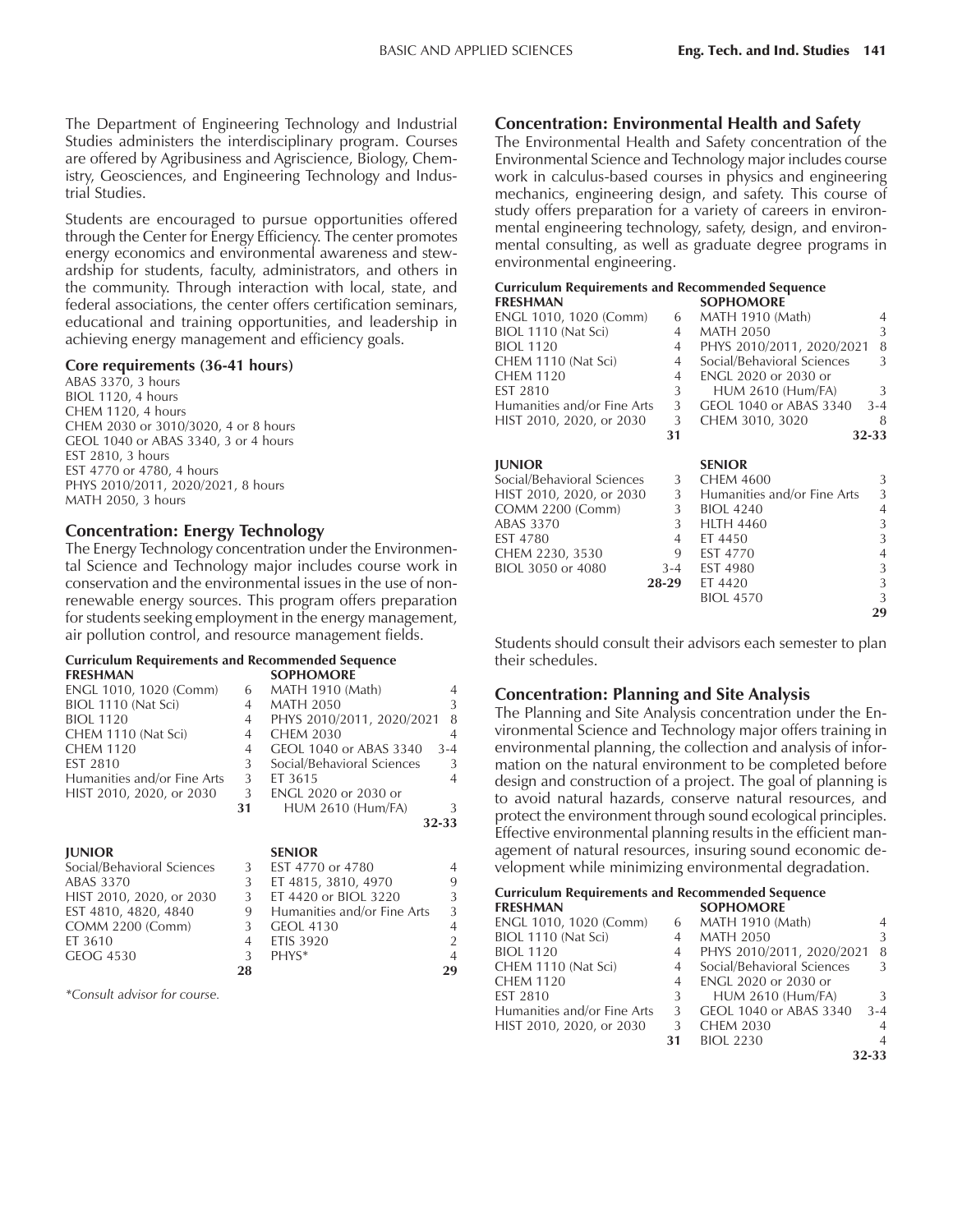| <b>JUNIOR</b>              |   | <b>SENIOR</b>               |    |
|----------------------------|---|-----------------------------|----|
| Social/Behavioral Sciences | 3 | Humanities and/or Fine Arts | 3  |
| HIST 2010, 2020, or 2030   | 3 | Approved electives*         |    |
| <b>COMM 2200 (Comm)</b>    | 3 | BIOL 4240, 4250             | 8  |
| ABAS 3370                  | 3 | CHEM 4600, 4630             |    |
| EST 4770 or 4780           | 4 | GEOL 4090, 4130             | 5  |
| <b>CHEM 2230</b>           | 5 |                             | 30 |
| <b>BIOL 3220</b>           | 3 |                             |    |
| <b>GEOG 4530</b>           | 3 |                             |    |
|                            |   |                             |    |

*\*Choose from ABAS 4340, 4350; BIOL 3210; CHEM 4610; EST 4810; GEOG 4490, 4570; GEOL 4150.*

Students should consult their advisors each semester to plan their schedules.

#### **Concentration: Water and Waste Management**

The Water and Waste Management concentration under the Environmental Science and Technology major looks at solid waste which is deposited on land and in water, sometimes causing serious environmental problems. However, wastes may be handled as a resource. Major issues of waste management include problems and benefits associated with landfilling garbage and with the need to reduce the waste stream. Major concerns to be considered in assessing waste management problems and solutions are (1) environmental quality: wastes must be managed so they do not pollute air or soil water resources; nor should they be used in a way that might introduce a toxic or pathogen into the food chain; (2) organic waste as energy resources: incineration can be studied as an alternative to landfilling or application; organic wastes may also be a source of fertilizers.

#### **Curriculum Requirements and Recommended Sequence**

| carriedium nequirements and necommenaed sequence |    |                             |    |
|--------------------------------------------------|----|-----------------------------|----|
| <b>FRESHMAN</b>                                  |    | <b>SOPHOMORE</b>            |    |
| ENGL 1010, 1020 (Comm)                           | 6  | MATH 1910 (Math)            | 4  |
| BIOL 1110 (Nat Sci)                              | 4  | <b>MATH 2050</b>            | 3  |
| <b>BIOL 1120</b>                                 | 4  | PHYS 2010/2011, 2020/2021   | 8  |
| CHEM 1110 (Nat Sci)                              | 4  | Social/Behavioral Sciences  | 3  |
| <b>CHEM 1120</b>                                 | 4  | <b>ENGL 2020 or 2030 or</b> |    |
| <b>EST 2810</b>                                  | 3  | <b>HUM 2610 (Hum/FA)</b>    | 3  |
| Humanities and/or Fine Arts                      | 3  | ABAS 3340                   | 3  |
| HIST 2010, 2020, or 2030                         | 3  | <b>CHEM 2030</b>            | 4  |
|                                                  | 31 | <b>BIOL 2230</b>            | 4  |
|                                                  |    |                             | 32 |
| <b>JUNIOR</b>                                    |    | <b>SENIOR</b>               |    |
| <b>GEOL 1040</b>                                 | 4  | Humanities and/or Fine Arts | 3  |
| EST 4770 or 4780                                 | 4  | GEOL 4130                   | 4  |
| ABAS 3370                                        | 3  | <b>BIOL 4250</b>            | 4  |
| <b>COMM 2200 (Comm)</b>                          | 3  | CHEM 4600, 4630             |    |
| HIST 2010, 2020, or 2030                         | 3  | Approved electives*         |    |
| BIOL 3220, 4240                                  | 7  | Social/Behavioral Sciences  | 3  |

*\*Choose from ABAS 3700, 4370; BIOL 3210, 4590; CHEM 4610; GEOL 4150.*

CHEM 2230 5 **28 29**

Students should consult their advisors each semester to plan their schedules.

#### **Minor in Environmental Science and Technology**

The minor in Environmental Science and Technology consists of 18 semester hours of courses as approved by the minor advisor with at least 6 hours at the upper-division level.

## **Pre-architectural and Pre-engineering Programs**

#### **Pre-architecture**

The following program is recommended as the first year of a five-year program leading to the Bachelor of Architecture degree. After successful completion of the courses listed, students are eligible to apply for admission to the school of architecture of their choice. It should be understood that students who complete this year of work will not automatically be assured of admission to the remaining four years of work in a school of architecture. Those who wish to apply to a school of architecture should see their advisors no later than February 1 in order to have time to follow the proper procedure to be considered for admission for the fall term of the following year. The recommended program for the first year follows.

#### **FRESHMAN**

| ENGL 1010, 1020          | 6             |
|--------------------------|---------------|
| MATH 1910, 1920          | 8             |
| Science*                 | 8             |
| CMT 1300                 | 3             |
| ET 1840                  | $\mathcal{L}$ |
| Social Science Electives | 6             |
|                          | 34            |

*\*To be selected based on the transfer school requirements and the approval of the advisor. The student should have the catalog of the transfer school at the time of registration, if possible.*

Students should consult their advisors each semester to plan their schedules.

#### **Pre-engineering**

The pre-engineering program that exists at MTSU requires additional study at an engineering school such as Tennessee State University, Tennessee Technological University, the University of Memphis, the University of Tennessee, or Vanderbilt University in order to obtain an engineering degree. Depending upon the program chosen, the student will complete two or three\* years of the curricula shown below at MTSU. Students should consult their advisors and an advisor at the school to which they want to transfer concerning specific information on acceptance/transfer of the courses listed below to the engineering school of their choice. Information on the pre-engineering program in agricultural engineering can be found under the School of Agribusiness and Agriscience.

| <b>FRESHMAN</b> |    | <b>SOPHOMORE</b>            |               |
|-----------------|----|-----------------------------|---------------|
| ENGL 1010, 1020 | 6  | PHYS 2110/2111, 2120/2121 8 |               |
| CHEM 1110, 1120 | 8  | MATH 3110, 3120;            |               |
| MATH 1910, 1920 | 8. | STAT 3150                   | 10            |
| ET 1840, 2310   |    | 6 ET 3830, 3840, 3860       | 9             |
| CSCI 1170       |    | 4 ET 3360, 4970             | 6             |
|                 |    | 32 COMM 2200                | $\mathcal{L}$ |
|                 |    |                             | 36            |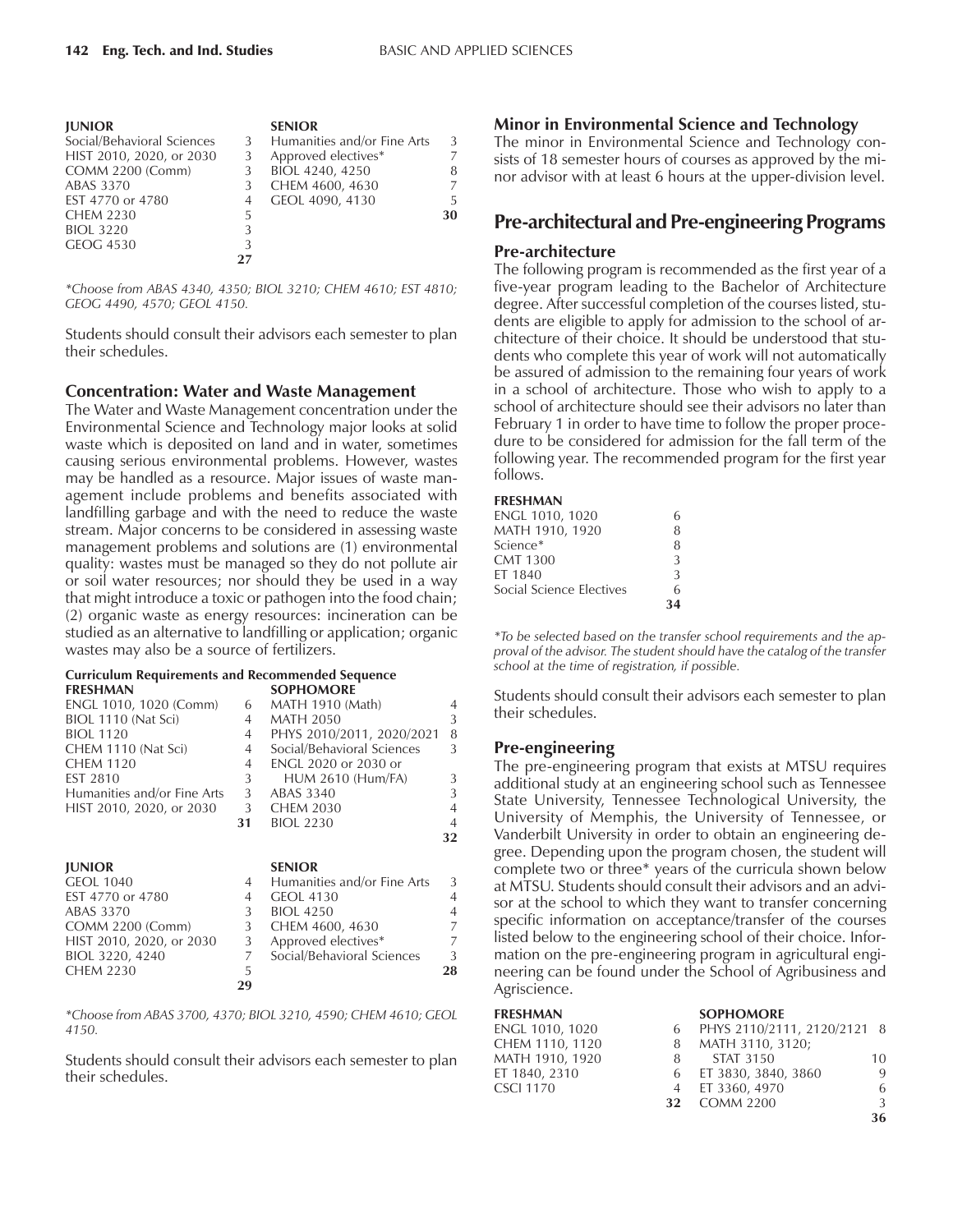*\*Additional classes are available to juniors based on which school they are planning to attend. For example, MTSU offers a wide variety of engineering courses that may be available to third-year pre-engineering students. Students wanting to stay for a third year and take these courses may do so, but they must consult their advisors in advance.*

Students should consult their advisors each semester to plan their schedules.

#### **Standard Four-Year Engineering Program**

This program will require four years to complete. The student is required to take the freshman and sophomore years indicated above and then transfer to an engineering school. The engineering school would then require two years of additional study to complete requirements toward the degree. The pre-engineering program at MTSU has been closely coordinated with several engineering schools. A student who elects to transfer should confer with his or her faculty advisor two semesters prior to transfer.

# **Courses in Construction Management Technology [CMT]**

- **1300 Drafting Fundamentals for Architecture and Construction.** Three credits. Not open to students who take ETIS 1310. Drafting theory and practice including orthographic projection, drafting conventions, lettering, descriptive geometry, and size descriptions employing architectural and construction sketching activities. Recommended for students of pre-architecture and construction management with less than one unit of high school drafting. Two hours lecture and four hours laboratory.
- **3150 Residential Building Construction and Materials I.** Three credits. Blueprint reading, terminology, building materials, methods and techniques, problems, and fundamentals essential for residential construction. Recommended for those desiring general knowledge of construction or work in the construction field. Two hours lecture and four hours laboratory.
- **3160 Residential Cost Estimating I.** Three credits. Prerequisite: CMT 3150. Principles and practices involved in the preparation of a cost estimate for a residential home. Topics include introduction to cost estimating, materials, and labor costs for residential building.
- **3180 Construction and Materials II.** Three credits. Prerequisite: CMT 3150. A continuation of CMT 3150 with emphasis on new building materials and various types of construction. Light commercial construction included.
- **3190 Construction Land Development Operations.** Three credits. Topics include contractor procedures in land development, land development infrastructure, and management methods used in small land development construction equipment.
- **3210 Residential Codes, Regulations, Specifications, and Plan Reading.** Three credits. Prerequisite: CMT 3150 or permission of instructor. The residential and subdivision infrastructure construction language for plan reading, codes, regulations, and specifications. Lectures and hands-on activities. Industry will provide guest lecturers and show examples of some of their work in the field. Students will be required to visit architects, city and county codes department representatives, and contractors during the semester.
- **3320 Architectural Computer-Aided Drafting and Design.** Four credits. Prerequisites: ET 2310 and CMT 3190 or consent of instructor. Using computers to draw and design residential architectural plans. Specifically geared toward the construction area of concentration. Two hours lecture and four hours laboratory.
- **3500 Land Surveying.** Three credits. Prerequisite: MATH 1720 or 1730. Basic surveying operations such as chaining, differential leveling, transverse methods and calculations, structural layout, topographic mapping, and slope staking for road and utilities in subdivisions. Basic surveying instruments used include the chain, automatic level, transit, and theodolite. Environmental issues relating to land and land development covered.
- **4010 Construction Law.** Three credits. Prerequisite: Junior standing. Practical approach to the legal system in construction. Topics include licensing requirements, business associations, hiring professionals, employment issues, insurance, worker's comp, tort liability, contracts, financing, sale of property, title issues, liens, land use, bankruptcy, and warranties.
- **4100 Mechanical and Electrical Systems.** Four credits. Prerequisites: CMT 3160, 3320; PHYS 2010-2011. Fundamentals and computer design of mechanical, electrical, and plumbing systems used in the residential and light commercial building construction industry. Three hours lecture and three hours laboratory.
- **4110 Cost Estimating II.** Three credits. Prerequisites: CMT 3190, 4120. Use of computer to estimate total cost of land development and housing costs for capstone project.
- **4120 Scheduling.** Three credits. Prerequisites: CMT 3190, 3320, and 4100. Flow of labor and material toward specified goal, weather, trade characteristics, and material availability in work scheduling shown by graphs.
- **4130 Construction Administration.** Three credits. Prerequisites: CMT 3160-3190. Management and administration of construction to include contracts, office, and field work.
- 4170 Capstone-LDRB Construction Management. Three credits. Prerequisites: All construction courses through CMT 4130. Final preparation of development plans, etc., for subdivision. Basic principles of presentations. Presentation of capstone project to Building Construction Technical Committee.
- **4171 Construction Marathon.** Three credits. Prerequisite: Construction Management Technology majors beginning their fifth consecutive semester of marathon training. For students interested in advanced training to prepare for National Competition in Land Development/Residential Construction. Training will be yearround for a minimum of two years. Students will sign up for CMT 4171 at the beginning of the fifth and the sixth consecutive semesters of training for three hours credit each. Participants must attend the required number of sessions each semester as determined by the team coaches (not to exceed nine sessions). Students are required to sign a contract with the construction program advisor before becoming a Marathon Construction Team member.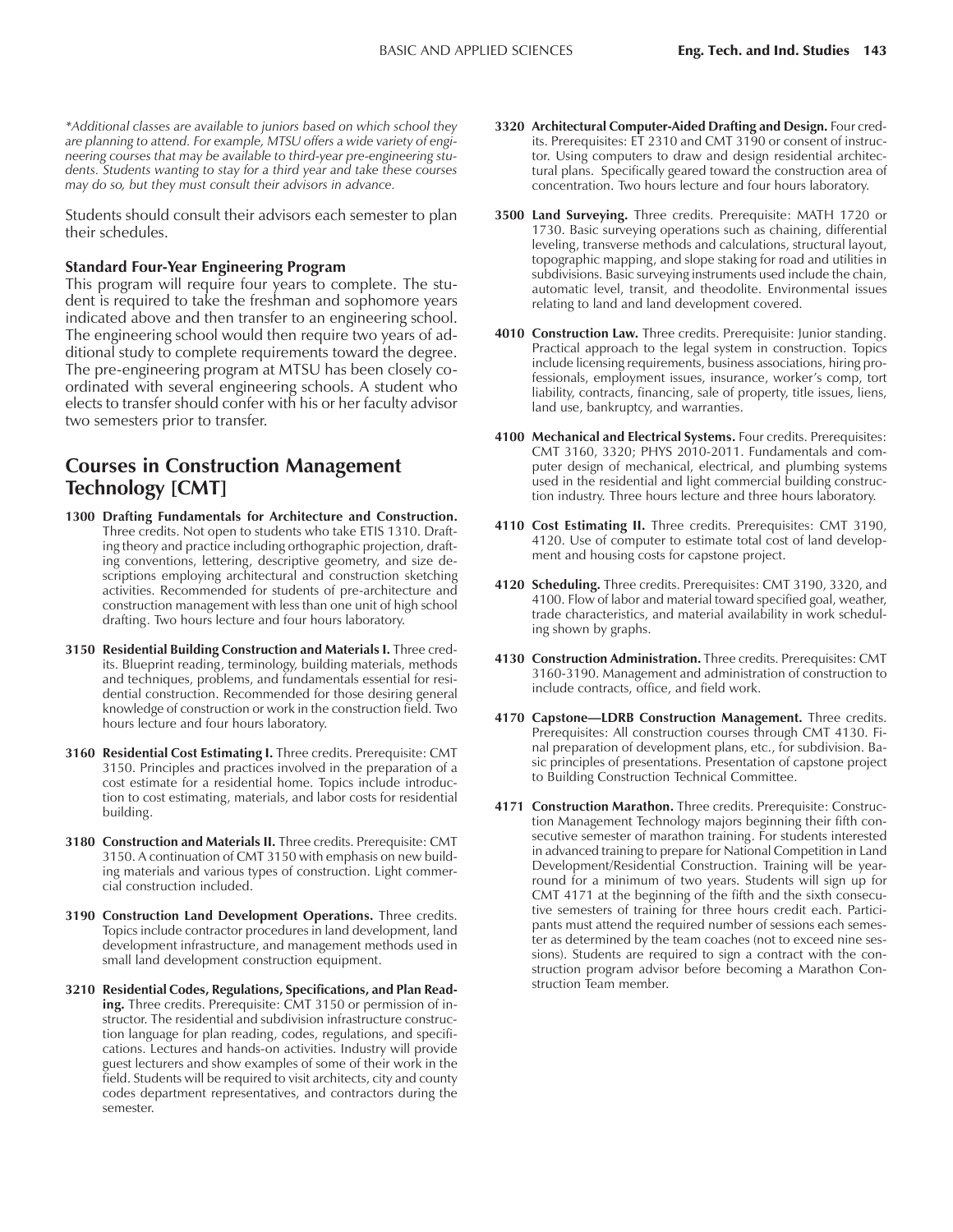# **Courses in Concrete Industry Management [CIM]**

- 1010 Introduction to Concrete Industry. One credit. Overview of the history, career opportunities, job functions, and professional organizations in the concrete industry. Introduction to the concrete industry management curriculum, instructional exceptions, and methodologies.
- **1050 Blueprint Reading.** One credit. Provides a broad-based background in interpreting bluelines. Typical plans for both residential and commercial building reviewed.
- **3000 Fundamentals of Concrete: Properties and Testing.** Four credits. Corequisite: CMT 3150. Concrete testing, admixtures, placing, and finishing. Effects of concrete-making materials on properties of fresh and hardened concrete materials.
- **3050 Concrete Construction Methods.** Three credits. Prerequisites: CIM 1010, 3000. Forming and shoring, placing and reinforcing; transporting, placing, consolidating, finishing, jointing, and curing concrete for cast-in-place foundations, pavements, slabs on ground, structural frames, and other structural members; erecting precast concrete members; waterproofing concrete foundations.
- **3060 Understanding the Concrete Construction System.** Three credits. Prerequisites: CIM 1010, 3000. Detailed look at how the concrete construction industry works. Includes review of model building codes, building officials and their function, concrete industry codes and standards, concrete construction processes, quality assurance systems, contract documents, and concrete construction markets.
- **3070 Site Planning, Layout, and Preparation.** Three credits. Prerequisites: CIM 1010, 3050. Activities required to successfully prepare a site for concrete work. Includes initial site investigation, surveying, groundwork, subbase preparation, and elevations. Exposes students to modern technological tools and methods such the use of GPS, EDM, and lasers.
- **3080 Formwork Design and Computerized Drafting.** Three credits. Prerequisites: CIM 1010, 3050. Overview of costs and safety with regard to formwork selection, design, and construction. Reviews the various forming systems available and how they may be integrated for use in specific project circumstances. Includes a basic review of CAD drafting techniques and their applications.
- **3100 Applications of Concrete Construction.** Three credits. Prerequisites: CIM 1010, 3000, and 3050. Details many uses of concrete in the construction of buildings, pavements, and other facilities. Emphasis on the advantages, disadvantages, and unique problems faced by materials suppliers, contractors, and design professionals when concrete is chosen for specific applications.
- **3200 Concrete Project Estimating.** Three credits. Prerequisites: CIM 1010, 3100. Project drawings to prepare both basic and detailed estimates. Activities include practice implementing the printreading, estimating, and other skills acquired using actual sets of finished drawings. Projects will become more complicated as the semester progresses and will include below-grade, flatwork, and above-grade examples.
- **3300 Concrete Industry Internship.** Two credits. Prerequisite: CIM 1010. Opportunity for students to gain supervised, practical work experience in their particular field of interest within the concrete industry. The student will be evaluated by his/her supervisor, and a final report will be submitted by the student detailing the internship experience.
- **3600 Advanced Concrete Project Management.** Three credits. Prerequisites: CIM 1010, 3060. A continuation of the construction management concepts taught in CIM 3060. Emphasis on application of advanced project management concepts. A group activity involving management of a complex concrete construction project.
- **4010 Design and Construction Issues.** Three credits. Prerequisites: CIM 1010, 3200. A review of concrete construction materials and their physical and mechanical properties. Special emphasis placed on the concepts of mechanics of materials and resolving design/construction mismatches.
- **4030 Issues in the Concrete and Construction Industry: A Legal and Ethical Perspective.** Three credits. Prerequisite: CIM 1010. Involves a case study approach to critically analyzing historical and current events in the concrete and construction industry. Particular emphasis on developing a managerial decision-making process incorporating ethical, legal, financial, and other business perspectives.
- **4050 Management of Concrete Products: Ordering and Delivering.** Three credits. Prerequisites: ET 3910; CIM 1010, 3000, and 3050. Provides student with basic understanding on managing order and delivery processes common to all concrete products. Emphasis on planning, organizing, and controlling at both the first-line supervisory and managerial levels. Key differences in the order and delivery functions of ready mix concrete, concrete masonry, pre-cast concrete, pre-stress concrete, and concrete pipe supplemented by product-specific guest lectures and plant tours.
- **4060 Management of Concrete Products Production Facilities.** Three credits. Prerequisites: CIM 1010, 3000, and 3050; ET 3910. Provides student with basic understanding of managing the manufacturing process common to all concrete products production facilities. Emphasis on planning, organizing, and controlling at both the first-line supervisory and managerial levels. Review of key differences in manufacturing process of ready mix concrete, concrete masonry, precast concrete, pre-stress concrete, and concrete pipe explained through product-specific guest lectures and plant tours.
- **4070 Concrete Contracting Personnel Management.** Three credits. Prerequisite: Senior standing. Application of personnel management techniques in the contracting business. Emphasis on adapting management styles to various employee personality traits, training techniques, personal management, effective and efficient management of equipment and other resources, and leadership development.
- **4100 Field Management and Supervision.** Three credits. Prerequisite: Senior standing. Offers knowledge and skills to effectively manage concrete construction jobsite activities. Emphasis on safety, equipment identification and use, maintenance, contingency plans, and worksite productivity.
- **4150 Concrete Problems: Diagnosis, Prevention, and Dispute Resolution.** Three credits. Prerequisite: Senior standing. Diagnosing and preventing problems related to concrete production, testing, construction, and performance. Identifying causes of fresh and hardened concrete problems such as fast and slow setting, air content variations, low strength, cracking, and scaling. Prejob conferences and dispute resolution methods.
- **4200 Senior Concrete Lab.** Two credits. Opportunity for students to gain in-depth knowledge of the technical aspects of concrete and cement chemistry in a laboratory environment. The student will be evaluated by his/her ability to investigate a concrete situ-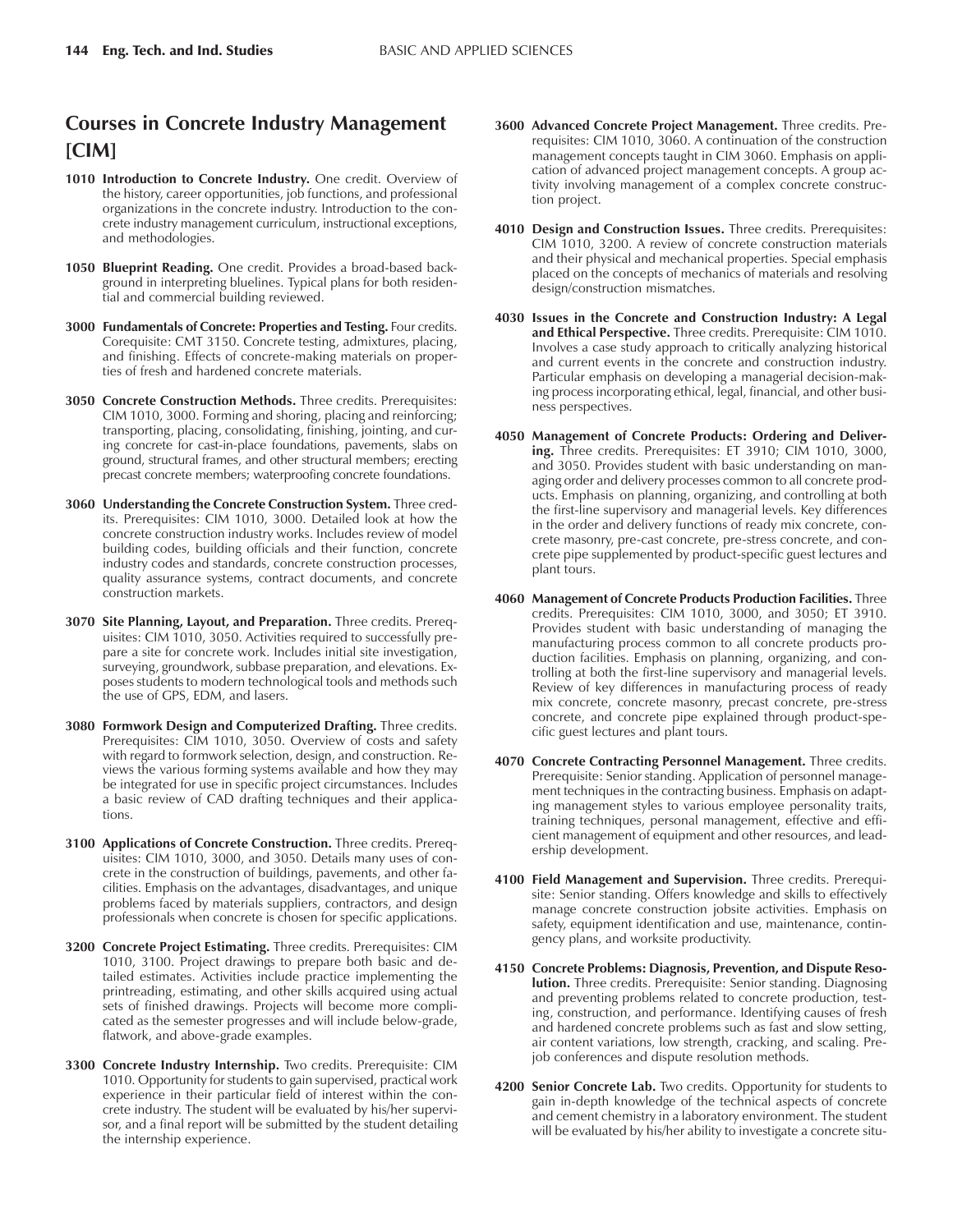ation and resolve the issue with a laboratory project. Graded activities include in-class exercises, written reports, and oral presentations.

- **4800 Special Problems in Concrete Industry Management.** Onethree credits. Prerequisite: Permission of department. Opportunity to pursue projects of individual interest in concrete industry management. Projects may be technical and/or managerial in nature and may require any combination of literature reviews, lab work, field studies, and other research methods. A faculty member will approve a formally submitted proposal for the study, supervise progress, and grade a report and a presentation which are required upon completion of the project. May be repeated for up to 6 hours of undergraduate credit.
- **4910 Capstone.** Three credits. Prerequisite: To be taken semester before graduation. Intensive study of a problem(s) appropriate to the major and the student's career interest. Solution(s) for problem(s) presented to a committee of concrete industry representatives. Presentation must emphasize depth of analysis, completeness and effectiveness of solution, and presentation skills.

# **Courses in Engineering Technology and Industrial Studies [ETIS]**

- **1310 Basic Technical Drawing and Sketching.** Three credits. Not open to students who take CMT 1300. Technical drawing and sketching theory and practice including orthographic projection, drafting conventions, lettering, descriptive geometry, sections, auxiliary views, and size descriptions employing mechanical drawing and sketching activities. Recommended for students with less than one unit of high school drawing. DOES NOT SATISFY REQUIREMENTS FOR MAJOR. Two hours lecture and four hours laboratory.
- **2920 Industrial Orientation Internship.** One to three credits. Prerequisite: Consent of the instructor. Provides industrial exposure for students with little or no industrial work experience. Students will be placed in an acceptable company for introductory industrial experiences. Arrangement for this course must be made in advance.
- **2930 Cooperative Education Experience I.** Three credits. Provides students with opportunity for on-the-job training in conjunction with on-campus academic experiences. Students will participate in professional growth seminars. Pass/Fail.
- **2940 Cooperative Education Experience II.** Three credits. Prerequisite: ETIS 2930. Continuation of ETIS 2930. Pass/Fail.
- **3920 Industrial Internship I.** Three credits. Prerequisite: Consent of instructor. Student is employed by an acceptable industry for industrial experience. Credit given for actual work with employer. Arrangement for this course must be made in advance. Pass/ Fail.
- **3930 Industrial Internship II.** Three credits. Prerequisite: ETIS 3920. A continuation of Internship I. Same stipulations apply. Pass/ Fail.
- **3970 Cooperative Education Experience III.** Three credits. Prerequisite: ETIS 2940. Continuation of ETIS 2940. Pass/Fail.
- **3980 Cooperative Education Experience IV.** Three credits. Prerequisite: ETIS 3970. Continuation of ETIS 3970. Pass/Fail.
- **4490 Topics in Industrial Technology.** One to six credits. Subject topics offered as required to meet the needs of the class.
- **4700 Industrial Topics.** One to six credits. Problems in any one of a variety of areas to meet the needs of the class.
- **4790 Advanced Problems in Technology.** Three credits. Prerequisite: Completion of all courses in a given area or approval of instructor. For the advanced student who wishes to work on a designated problem in a specific area. Works on an individual problem or project independently under the guidance of an instructor.
- **4800 Senior Problems in Industrial Technology.** Three credits. Prerequisites: ET 4920, 4970. Capstone course requiring the solution and presentation of a broad technical problem which requires the application of previous course work.

# **Courses in Engineering Technology [ET]**

- **1210 Introduction to Metals and Metallurgy.** Three credits. Origin and behavior of metals. Extractive metallurgy—reduction of metallic ores, production of stock shapes, identification and selection of ferrous and nonferrous metals. Physical metallurgy-mechanical and physical properties, crystalline structure, phase diagrams, hardening and tempering, isothermal diagrams, metallurgy of welds, service problems, casting processes. Exercises in the use of basic welding, foundry, and metallurgical testing equipment. Two hours lecture and four hours laboratory.
- **1840 Engineering Fundamentals.** Three credits. Broad introduction to basic laws of fluid mechanics, thermodynamics, materials science, and electricity, including topics on power production by conventional and developmental techniques and introduction to computer-aided problem solving. Employment in the engineering fields addressed.
- **2310 Computer-Assisted Drafting/Design I.** Three credits. Prerequisite: ETIS 1310 or CMT 1300 or one year of high school drafting. Technical drafting concepts utilizing personal computers, plotters, and appropriate CAD software. Lecture and laboratory.
- **3210 Machine Tool Technology.** Three credits. Prerequisite: ETIS 1310. Metals, their sources, manufacture, and properties; basic metalworking hand tools, measurements; layout; drawing and safety. Exercises in the use of the basic machine tools in machine shop work. Lecture and laboratory.
- **3220 Advanced Metalwork.** Three credits. Techniques, equipment and procedures, advantages and disadvantages of current metalcasting processes used in industry. Laboratory exercises in sand molding and casting, the full mold process, investment casting, and permanent mold casting including pattern design and construction, mold making, metal melting and handling. Guest lecturer(s). Plant tour(s). Lecture and laboratory.
- **3240 Welding.** Four credits. Prerequisite: ET 1210 or consent of instructor. Overview of basic welding, brazing, and cutting processes. Emphasis on operation and safe practice of oxyacetylene, shielded metal arc, tungsten inert gas, and metal inert gas welding and cutting processes. Exercises with welding symbols, selection of electrodes, and setup and operation of welding equipment. Two hours lecture and four hours laboratory.
- **3260 Manufacturing Processes and Materials.** Three credits. An analysis of machines, tools, processes, and materials used in production.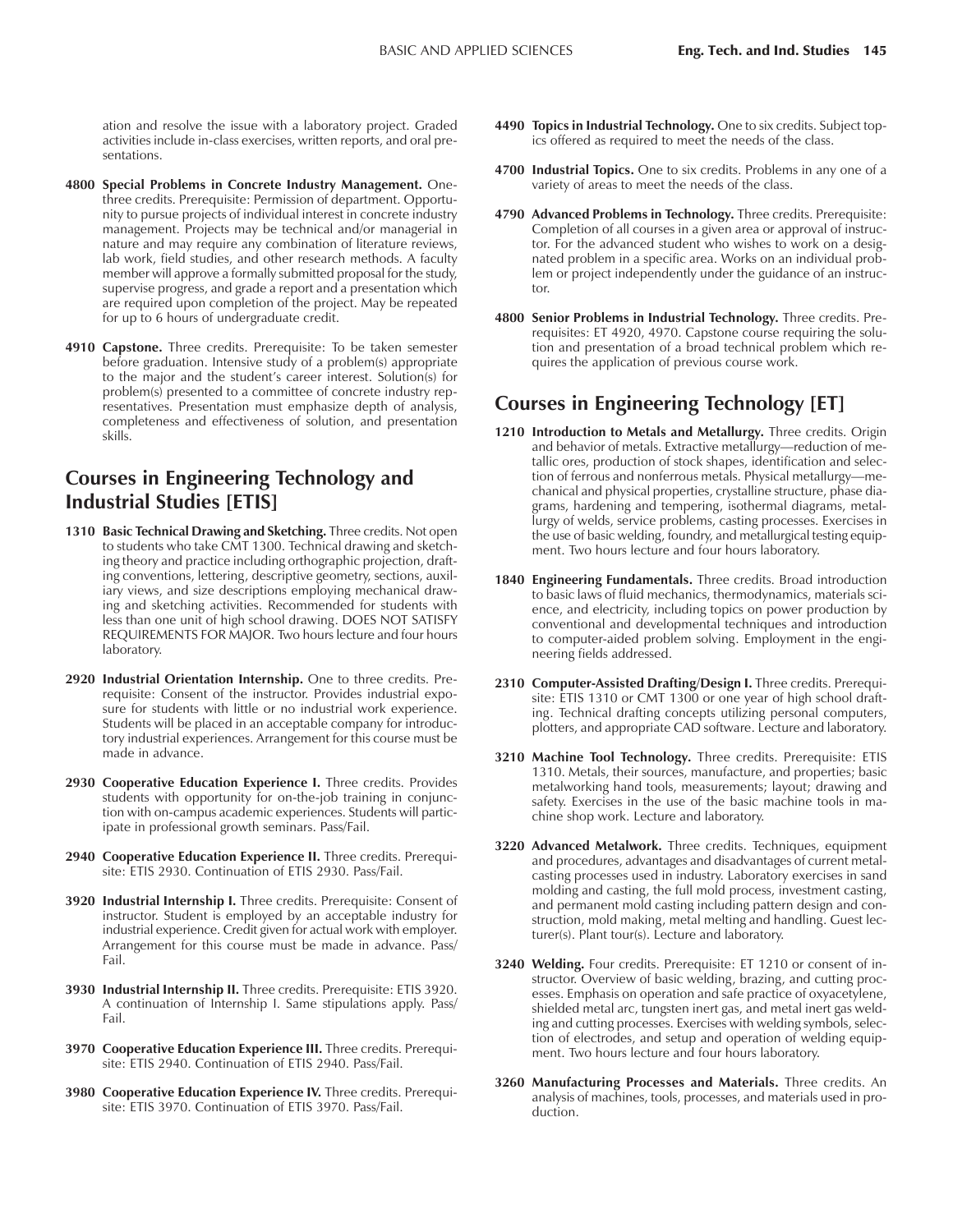- **3360 Computer-Assisted Drafting/Design II.** Three credits. Prerequisite: CMT 3320 or ET 2310. Utilizes IBM-compatible computer and CAD software to develop skills in the creation and analysis of mechanical solid models for design and production purposes. Includes the use of shading and rendering to enhance threedimensional model display and the extraction of two-dimensional engineering drawings. Lecture and laboratory.
- **3601 Electrical Circuit Analysis I.** Three credits. Corequisite: MATH 1910. Fundamentals of electrical circuits. Addresses basic circuit components and quantities. Emphasis on DC circuit calculations and theorems. Uses lab equipment to build and test DC circuits. Two hours lecture and three hours laboratory.
- **3602 Electrical Circuit Analysis II.** Three credits. Prerequisite: ET 3601 and MATH 1910. Addresses basic circuit components and quantities of AC circuits. Introduces three-phase circuits and transformers. Emphasis on AC circuit calculations and theorems. Uses lab equipment to build and test AC circuits. Two hours lecture and three hours laboratory.
- **3610 Introduction to Electricity and Electronics.** Four credits. Prerequisite: MATH 1710 or 1730. Orientation to direct current, alternating current, magnetism, filters, and semiconductor devices. Rectifier-filters and basic transistor amplifiers are also examined as representative electronic circuits. Use of meters, oscilloscopes, and other test instruments are stressed in the laboratory. Three hours lecture and three hours laboratory.
- **3615 Principles of Electricity.** Four credits. Prerequisite: MATH 1710 or 1730. An overview of basic electrical circuits and systems, direct current circuits, alternating current circuits, and electrical devices and control schemes. Electrical motors, relays, solenoids, transformers, and power supplies examined. National Electric Code also examined. For students enrolled in Construction Management Technology or Concrete Industry Management. Laboratory exercises stress the use of test instruments and the construction of basic electrical circuits. Three hours lecture and three hours lab.
- **3620 Digital Circuits Fundamentals.** Three credits. Prerequisite: ET 3601 or permission of instructor. Provides thorough coverage of basic digital electronic circuits analysis and design. TTL and CMOS families examined. Number systems, mapping, and minimization techniques covered. Digital design using random logic and programmable logic devices (FPGAs and CPLDs). Three hours lecture and three hours laboratory.
- 3630 Electronics I. Three credits. Prerequisite: ET 3602 or permission of instructor. Introduction to analog electronics. Defines basic parameters and theory of operation of discrete semiconductor devices. Introduces fundamentals of electronic circuits analysis and design. Applications illustrate use, and laboratory projects provide hands-on experience. Two hours lecture and three hours laboratory.
- **3640 Digital Circuits Design.** Three credits. Prerequisite: ET 3620; corequisite: ET 3630 or permission of instructor. In-depth study of sequential circuit analysis and design that includes sate machine design. Emphasis on the use of available development boards using both FPGAs and CPLDs and their respective CAD tools. PLDs programmed using latest relative CAD systems. Two hours lecture and three hours laboratory.
- **3650 Introduction to Microprocessors.** Three credits. Prerequisites: CSCI 1170 and ET 3620. Covers architecture of microcontrollers and microprocessor-based systems and their related components. Machine language programming extensively used to solve prob-

lems and demonstrate the relationship of the microprocessor and its supporting peripherals. Basic microcomputer architecture also emphasized. Two hours lecture and three hours laboratory.

- **3660 Communication Electronics.** Three credits. Prerequisite: ET 3630 or permission of instructor. Theory of electronic circuits as applied to communication; special electronics circuits required in communications systems. Testing theory and procedures. Various methods of electronic communications. Testing and evaluation of electronic circuits. Three hours lecture and three hours laboratory.
- **3670 Computer-Assisted Printed Circuit Board Design.** Three credits. Prerequisites: ET 3620 and 3630 or permission of instructor. Utilizes computer software to develop skills in creating schematic and printed circuit board artwork for use in printed circuit board production. Includes plotting, printing, and generating all necessary documents required for fabrication. Three hours lecture and three hours laboratory.
- **3810 Engineering Thermodynamics and Heat Transfer.** Three credits. Prerequisites: PHYS 2010 or 2110; MATH 1910. Basic concepts of engineering thermodynamics, work, heat, first law, second law, ideal gases, power cycles, conduction, convection, and radiation heat transfer. Applications to power generation, aerospace, and electronics addressed.
- **3830 Statics.** Three credits. Corequisites: MATH 1910 and PHYS 2010. Fundamental concepts and conditions of static equilibrium; their application to systems of forces and couples acting on rigid bodies; and the calculation of centers of gravity, centroids, and moments of inertia.
- **3840 Dynamics.** Three credits. Prerequisite: ET 3830. Rectilinear curvilinear, and rotary motion of rigid objects both with and without consideration of the unbalanced force causing the motion. Application of the principles of work, energy, impulse, and momentum to the solution of engineering problems.
- **3860 Strength of Materials.** Three credits. Prerequisite: ET 3830. The mechanics of materials emphasizing the analysis and design of statically determinate beams, columns, and structural members in torsion and application of the three moment equation to statically indeterminate beams.
- **3910 Introduction to Operations Management.** Three credits. A foundation course in manufacturing and service operations management. Problem-solving applications emphasized.
- **3950 Metrology.** Three credits. Overview of methods and procedures of precision measuring and gauging as used in inspection and quality control by industry. Two hours lecture and four hours laboratory.
- **3960 Industrial Quality Technology.** Three credits. Covers breadth and some depth in quality technology. Explores history of quality, present techniques, and future predictions. Covers six-sigma methodology at the "greenbelt" level. Certification after industry project. Lecture.
- **4230 Advanced Machine Tool Technology.** Three credits. Prerequisite: ET 3210. Taper turning, boring and thread chasing, and calculations of screw threads and other operations. Gear terminology and calculations; practice gear cutting on the milling machine; use of index head. Lecture and laboratory.
- **4280 Computer-Aided Manufacturing: Numerical Control (NC).** Three credits. Prerequisites: ET 2310 and 3210 or consent of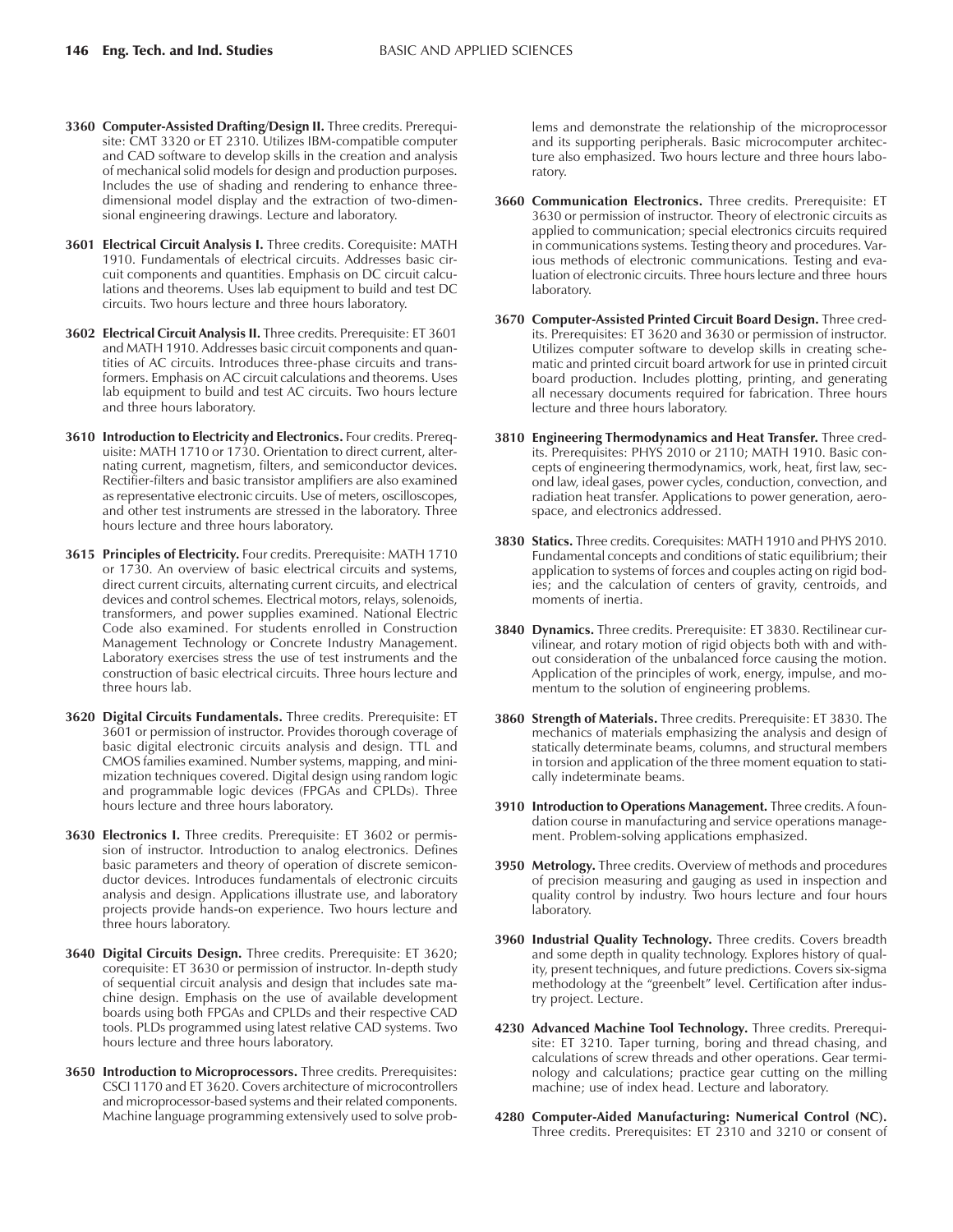instructor. The role of NC in today's manufacturing environment; machines and machine control systems of a typical installation. Justifying NC equipment. Emphasis on writing and debugging programs for a three-axis milling machine and a two-axis turning machine utilizing both computer numerical control and computer-aided part programming. For those with little experience or seeking to broaden their knowledge. Two hours lecture and four hours laboratory.

- **4330 Advanced Computer-Aided Drafting.** Two credits. Prerequisite: ET 3360 or permission of instructor. Topics include customizing menus, 3-D concepts and surface modeling, AutoLisp, rendering, and slide shows. Interactive computer drafting and design using advanced AutoCAD software and add-ons. Primarily for students who want to increase their capabilities using CAD. Lecture and laboratory.
- **4340 Design of Machine Elements.** Three credits. Prerequisite: ET 3860. Analytical design methods. Stress analysis, working stress, combined stresses, failure theories, fatigue failure. Design techniques for shafts, fasteners, gears, bearings, and belt and chain drives. Includes a design project.
- **4370 Tool Design.** Three credits. Prerequisites: ET 3260 and 3360; MATH 1730. Basic concepts, to include design projects such as jigs and fixtures and simple dies. Students use CAD in conjunction with CAD catalogs of tooling components.
- **4420 Industrial Safety.** Three credits. Safety and health in the manufacturing, construction, and utilities industries, including pertinent laws, codes, regulations, standards, and product liability considerations. Organizational and administrative principles and practices for safety management and safety engineering, accident investigation, safety education, and safety enforcement.
- **4440 Fire Safety.** Three credits. Fundamental methods of fire protection, prevention, and suppression. Includes characteristics and behavior of fire, fire hazards of materials and buildings, codes and standards for fire prevention and protection, fire protection equipment and systems, and fire fighting forces and how they operate.
- **4450 Industrial Hygiene.** Three credits. Corequisite: ET 4420 or permission of instructor. An introduction to industrial or occupational hygiene—that science and art devoted to the anticipation, recognition, evaluation, and control of those environmental factors or stresses, arising in or from the workplace, which may cause sickness, impaired health and well-being, or significant discomfort and inefficiency among workers or citizens of the community.
- **4590 Manufacturing Automation Systems.** Three credits. Prerequisite: Junior status or consent of instructor. Technical, human, and business aspects of modern automation system. Includes automation controls, levels of control and major components/ subsystems, object-based software components, intelligent actuators and sensors, emerging trends, flexible manufacturing systems (FMS), computer integrated manufacturing (CIM), industrial systems and supply chain applications, organizational approaches, and automation justification.
- **4600 Programmable Logic Controllers.** Two credits. Prerequisite: ET 3630 or permission of instructor. Introduction to programmable logic controllers (PLCs). Selection, operation, and troubleshooting. Ladder diagrams and programming of PLC emphasized. One hour lecture and two hours laboratory.
- **4610 Instrumentation and Controls.** Three credits. Prerequisites: ET 3620 and 3630. Devices and techniques used in the measure-

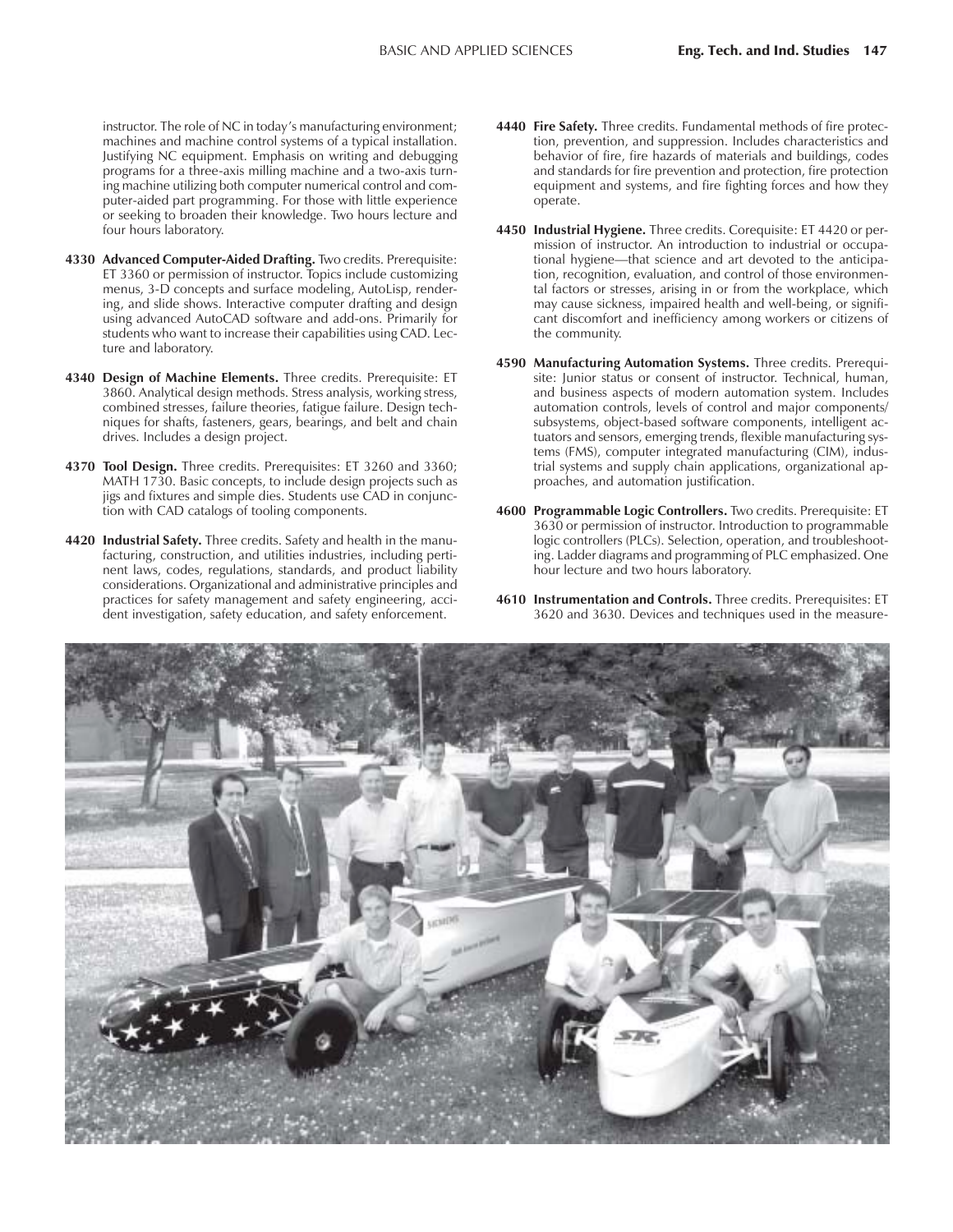ment of physical parameters. Consideration of accurates and sources of error, identification of typical measurements, sensors and transducers, control stability and response. Two hours lecture and three hours laboratory.

- **4630 Local Area Networks.** Three credits. Provides the necessary foundation experience to understand the design, implementation, and management strategies of local and wide area networks (LAN/WAN). Data Communication Standards and protocol, fundamentals included. Will include lecture, laboratory activities, and a LAN design requirement. Two hours lecture and three hours laboratory.
- **4640 Industrial Electricity.** Three credits. Prerequisite: ET 3602 or permission of instructor. AC power theory and circuits for industrial applications, polyphase systems, power factor correction, and transformers. Theory, applications, and selection of motors and generators. Industrial motor control and power transmission. Two hours lecture and three hours laboratory.
- **4660 Microprocessor Interfacing.** Three credits. Prerequisites: ET 3640 and 3650 or permission of instructor. Emphasis on interfacing various analog and digital devices to a microcontroller/ microprocessor-based system: memory expansion, A/D and D/A, display devices, keyboards and keypads, electromechanical devices, and sensors. PLDs (FPGAs/CPLDs) interfaced to facilitate rapid prototyping of digital system design. Three hours lecture and three hours laboratory.
- **4670 Microprocessor Design.** Three credits. Prerequisite: ET 4660 or permission of instructor. Advanced microprocessor system design. Emphasis on the design of core CPUs and imbedded components using high-density FPGA/CPLD development boards. Industrial applications of microprocessor-based systems. Two hours lecture and three hours laboratory.
- **4700 Transform Circuit Analysis.** Three credits. Prerequisites: ET 3602 and MATH 1920 or permission of the instructor. Advanced network analysis stressing network theorems and solutions of time and frequency-domain problems with the use of Laplace Transforms.
- **4710 Industrial Seminar.** One credit. Prerequisite: Junior status. Orientation to industrial job opportunities, placement practices, interview techniques, and preparation of application materials (resume, cover letter). Guest lecturers, plant tours, films, student and faculty presentations arranged in seminar fashion. Recommended for junior year.
- **4801- Senior Problem in Engineering Technology.** One to three cred-**4804** its. All required freshman-, sophomore-, and junior-level courses in all disciplines have to be completed before registering for this course. Engineering situations are solved by experimental means. Student must have experimental approach, gather data, interpret results, and prepare a formal technical written and oral report.

**4801 Computer Engineering Technology.** Prerequisites: ET 4670; CSCI 3160.

**4802 Electro/Mechanical Engineering Technology.** Prerequisites: ET 3650, 3860, 4610, and 4860.

**4803 Mechanical Engineering Technology.** Prerequisites: ET 3860, 4340, and 4815.

**4804 Design Engineering Technology.** Prerequisites: ET 3840, 3860, and 4340.

**4815 Heating, Ventilation, and Air Conditioning.** Three credits. Prerequisite: ET 3810 or permission of instructor. Design and operation of heat and mass transfer systems which produce the needed environments for manufacturing operations, industrial processes, and human comfort. Systems that use mechanical equipment such as pumps, blowers, fans, compressors, and heat exchanges found in fields such as air conditioning, low temperature metallurgy, food preservation, chemical processing, and industrial manufacturing covered. Lecture and laboratory.

- **4830 Vibration.** Three credits. Provides a broad-based background in vibration analysis and introduces present practices. Topics include free, damped, and forced vibrations with one degree of freedom; vibration isolation; free vibration with two degrees of freedom; and introduction to matrix formulation. Lecture, laboratory, and problem solving.
- **4850 Fluid Power.** Three credits. Prerequisites: ET 1840, 3810. Systems and the basic components that make up these systems, including hydraulic, pneumatic, and fluidic. Emphasis on understanding the language and graphic symbols associated with fluid power and the performance characteristics of system components. Lecture, laboratory, and problem solving.
- **4860 Robotics.** Three credits. Prerequisites: ET 4850; MATH 1910; CSCI (3 hours). Fundamentals of robots. Types of robots, types of controls, the prime movers, and the application of robots in the industrial environment. Lecture, laboratory, and problem solving.
- **4900 Productivity Strategies.** Three credits. Prerequisite: ET 3910 or equivalent. Analysis, design, and implementation of productivity strategies and productivity improvement programs for a wide variety of organizations. Touches a spectrum of disciplines such as work design, quality, design engineering, and employee involvement. Includes lean manufacturing with certification available after successful industry project.
- **4910 Maintenance Management.** Three credits. Prerequisite: ET 3910. Overview of maintenance management in an organizational setting such as manufacturing, hospitals, airlines, or large maintenance shops. Application of work measurement and labor utilization controls with emphasis on preventative and predictive maintenance techniques. Computer applications highlighted.
- **4920 Plant Layout and Materials Handling.** Three credits. Prerequisites: ET 2310 and 3910. An overview of facility planning including equipment selection, work flow analysis, activity relationship analysis, and plant layout for product, process, and JIT requirements. Teams assigned actual projects in industry. CAD layout presentations to industry management required.
- **4970 Engineering Economy.** Three credits. Development of capital budgets. Justification of capital projects using time value of money concepts. Replacement analysis. Review of justification of actual capital projects and computer applications.
- **4980 Federal and State Safety Legislation.** Three credits. Corequisite: ET 3910 or permission of instructor. The Federal Occupational Safety and Health Act (OSHA) and the Tennessee Occupational Safety and Health Act (TOSHA) Environmental Protection Agency; rules and regulations and how they apply to industry.
- **4990 Industrial Engineering Systems.** Three credits. Prerequisite: ET 3910. System design of work tasks including establishing time standards by time and motion study and work sampling; ergonomic design for integration of the human into the work task environment. Scientific methods supplemented by quality considerations with emphasis on statistical quality control (SQC). Computer software used for design and analysis.